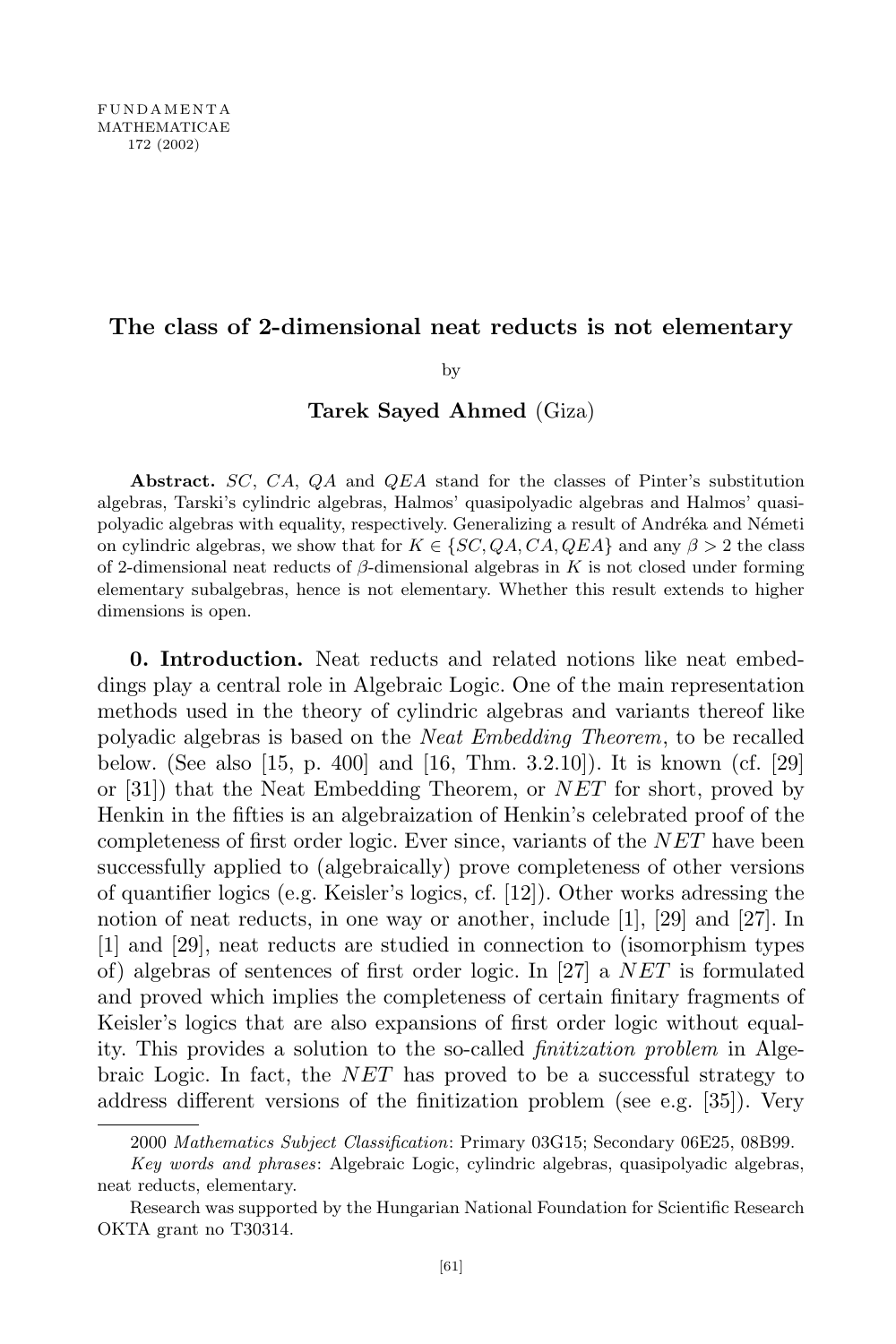roughly the finitization problem is: Find a *structural* (in the sense of [10]) extension or modification of first order logic that admits a *strongly complete* finite Hilbert-style axiomatization in the sense of [6]. The finitization problem, traced back at least to the works of Alfred Tarski on relation algebras in the forties (cf. [36]), is currently a very active and rich research direction in Algebraic Logic (cf. [24, the subsections on finitization], [27], [30] and [26]). The connection of neat reducts to other metalogical properties like the Beth-definability property and omitting types can be found in [30]. This (and other) connection(s) are investigated more thoroughly in [25], [20], [21], [23], [13], [14], [5], [8], [31] and [34]. We should point out that this list of references addressing the important notion of neat reducts in Algebraic Logic is far from being complete.

*History* (*Previous results*). Let  $\alpha < \beta$  be ordinals. Solving problem 2.11 of [15], Németi proves in [23] that the class  $Nr_{\alpha}CA_{\beta}$ , of *α*-dimensional neat reducts of *β*-dimensional cylindric algebras, though closed under homomorphic images and products, is not a variety (i.e. it is not closed under forming subalgebras). Independently, Maddux [21] obtained a partial solution of problem 2.11 of [15] proving that  $Nr_3CA_\beta$  is not closed under forming subalgebras for *β ≥* 5. The significance of the closure of the class of neat reducts under forming subalgebras in connection to proving amalgamation results was discovered by Pigozzi [25, Lemma 2.2.12], and this tie is further emphasized and pursued in [34] and [31]. In [34] N'emeti's result—concerning closure of the class of neat reducts under forming subalgebras—is generalized to other classes frequently studied in Algebraic Logic. These include Halmos' quasipolyadic algebras and Pinter's substitution algebras and various reducts thereof. In particular, it is shown in [34] that for  $K \in \{SC, QA, QEA\}$ , the class  $\mathbf{N}r_{\alpha}K_{\beta}$  of  $\alpha$ -dimensional neat reducts of  $\beta$ -dimensional algebras in  $K$  is not closed under forming subalgebras for  $\alpha > 2$  and  $\beta > \alpha$ . In particular, this class—though closed under homomorphic images and products and hence under ultraproducts  $(1)$ —cannot be axiomatized by any set of equations (cf. [34]). Motivated to give some (hopefully first order) characterization of such classes, it is thus natural to ask whether the class of neat reducts is perhaps closed under forming *elementary* subalgebras, so that it is an elementary (i.e. first order axiomatizable) class. In  $[17, 11.8.6, p. 266]$ , Andréka and Németi provide a negative answer for the cylindric case but only for the lowest value of  $\alpha$ . They show that the class  $Nr_2CA_\beta$  for  $\beta > 2$  is not even closed under forming elementary subalgebras. That  $Nr_1CA_\beta$  is a variety is proved by Németi in [23].  $Nr_0CA_\beta$  is just the class of boolean algebras and thus is also a variety. In [30] this result is generalized to higher dimensions, but only for cylindric

 $(1)$  Recall that an ultraproduct is a homomorphic image of a product.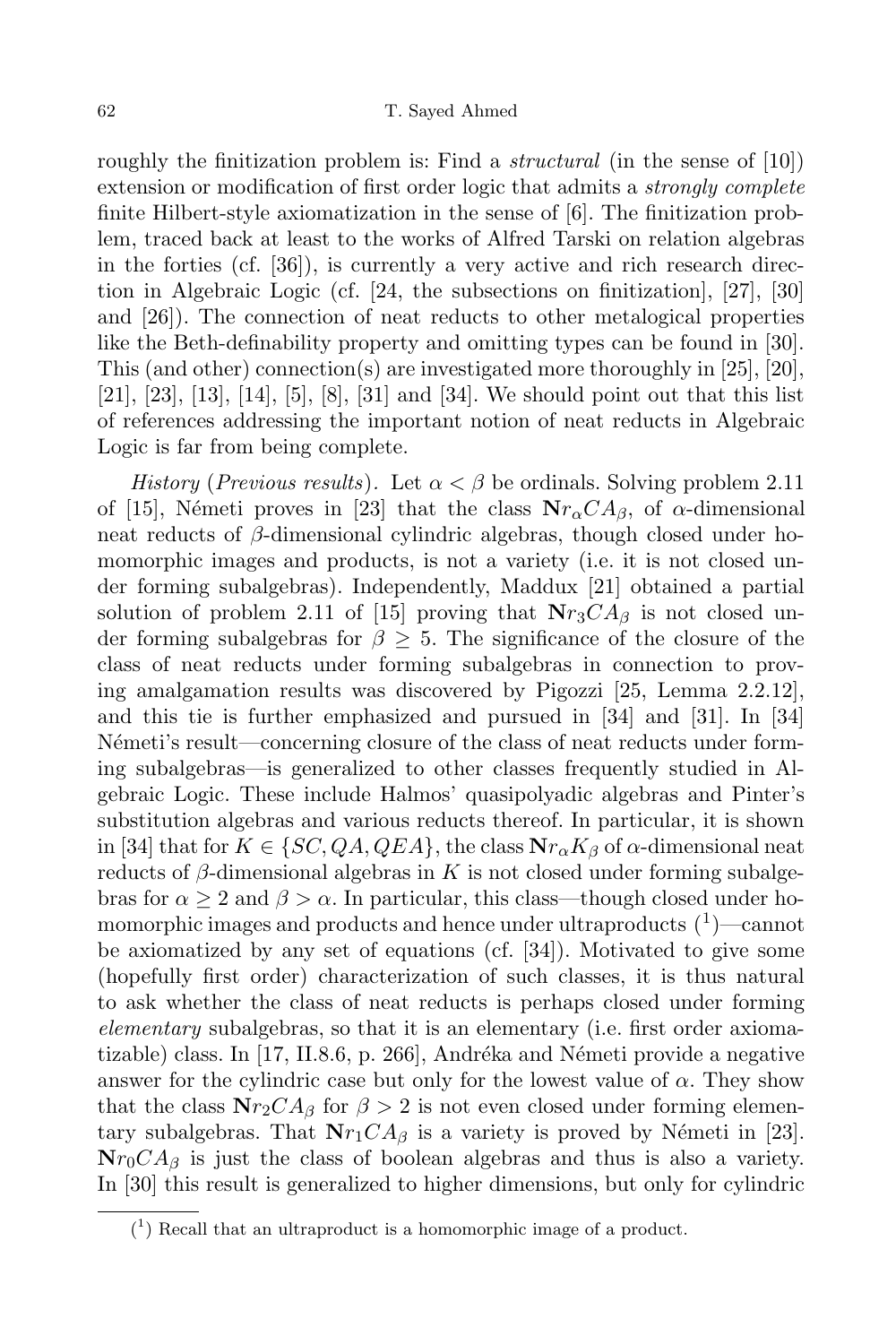algebras. Thus for any pair of ordinals  $1 < \alpha < \beta$  the class  $N r_{\alpha} C A_{\beta}$  is not closed under forming elementary subalgebras, hence this class is not elementary. This confirms a conjecture of Németi formulated in [23] and solves problem 4.4 of [16]. Here, as indicated in the abstract, we extend this result to Halmos' quasipolyadic algebras and Pinter's substitution algebras, but again only for the lowest values of  $\alpha$ , namely when  $\alpha = 2$ . It seems that the generalization of this result to higher dimensions is not trivial. We conjecture, though, that it can proved—using a combination of the ideas presented herein with those in [30]—that for any pair of ordinals  $2 < \alpha < \beta$  the class  $Nr_{\alpha}K_{\beta}$  is not first order axiomatizable. As it is closed under ultraproducts, this amounts to showing that it is not closed under elementary equivalence or equivalently—by the celebrated Keisler–Shelah ultrapower theorem (cf. [11, Theorem 6.15])—under ultraroots.

*Organization.* In Section 0, we review the basic notions and formulate the main theorems. The proofs are given in Section 1.

**0. Basic notions and main results.** To formulate our results we review some basic notions from [16] and [24]. We start by defining the algebras we shall be dealing with. From now on,  $K \in \{SC, CA, QA, QEA\}$ , where *SC*, *CA*, *QA* and *QEA* abbreviate the classes of substitution, cylindric, quasipolyadic, and quasipolyadic equality algebras, respectively. *Kα*, *α* an ordinal, stands for the class of all algebras in  $K$  of dimension  $\alpha$ , sometimes referred to as *α*-dimensional algebras. Algebras will be denoted by calligraphic letters, and when we write *A* then we will be tacitly assuming that *A* will denote the universe of *A*. Let  $A \in K_\alpha$ . Then *A* is a boolean algebra with extra operations. In fact,  $A$  will be a boolean algebra with operators. In particular, the non-boolean extra operations are required to distribute over the boolean join. The basic boolean operations of *A* will be denoted by *∪*,  $\cap$ ,  $\setminus$ , 0, 1, standing for join, meet, complementation, least and greatest elements, respectively.

An algebra in  $SC_{\alpha}$  is of the form  $\mathcal{A} = \langle A, \cup, \cap, \setminus, 0, 1, c_i, s_i^j \rangle$  $\binom{J}{i}$ *i*,*j*∈*α* where

 $(1)$   $\langle A, \cup, \cap, \setminus, 0, 1 \rangle$  is a boolean algebra  $(BA)$ , hereafter denoted by Bl *A*.

(2)  $c_i$  and  $s_i^j$  $i \ (i,j \in \alpha)$  are unary operations on *A* satisfying a finite schema of equations. As we shall be mostly dealing with the concrete versions of *SCα*'s, the so-called representable ones, we do not have to remember all those schemas; we recall from [24] only those we need.

PROPOSITION 0.1. Let  $A \in SC_{\alpha}$ . Then the following equations hold for  $any \ i, j, k \in \alpha \ and \ any \ x, y \in A$ :

$$
(E_1) \quad c_j 0 = 0, \ x \le c_i x, \ c_i(x \cap c_i y) = c_i x \cap c_i y, \ and \ c_i c_j x = c_j c_i x.
$$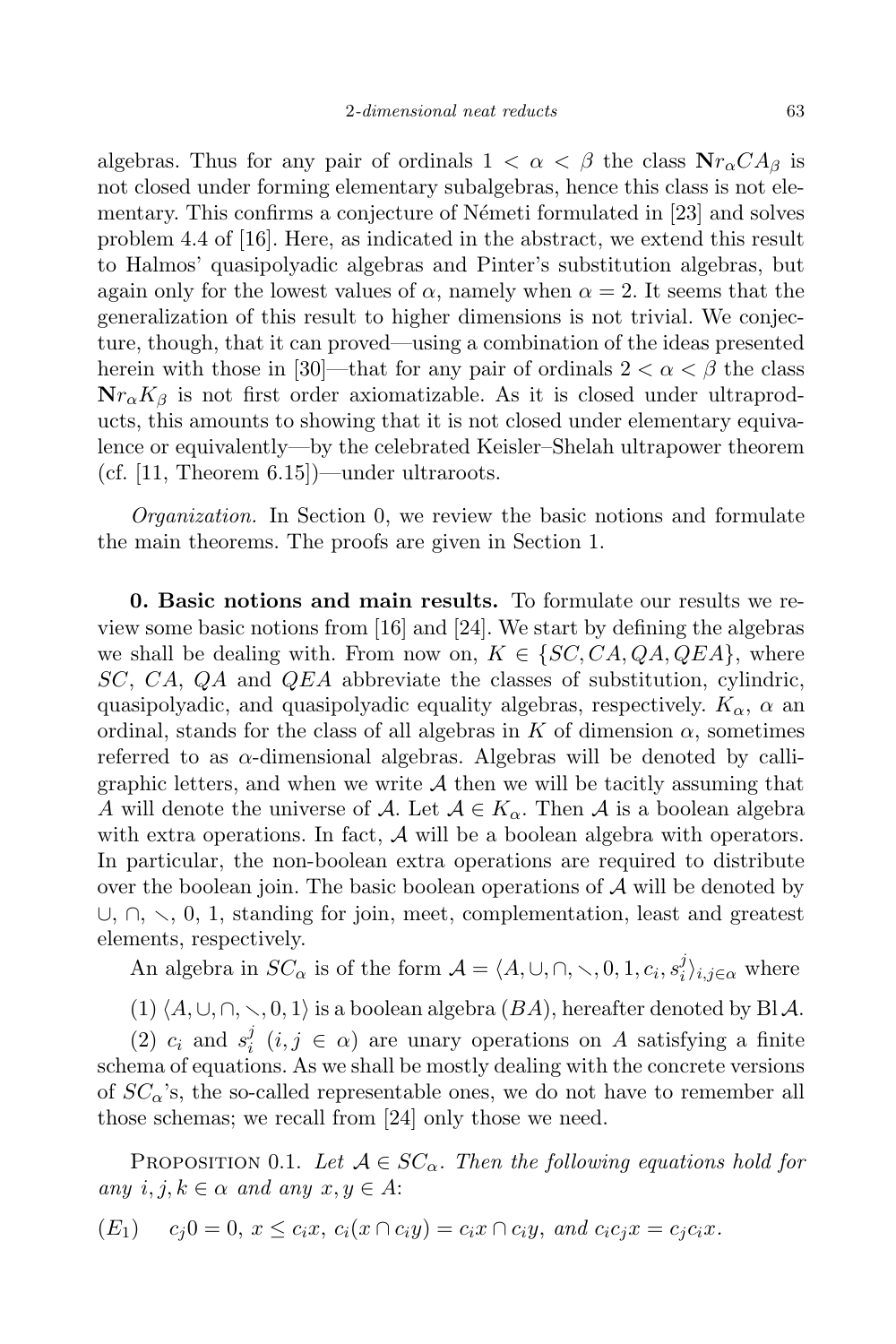*In other words the ci's are complemented closure operators and c<sup>i</sup>* , *c<sup>j</sup> commute.*

 $(E_2)$   $s_i^i x = x.$ (*E*3) *s i j are BA endomorphisms.*  $(E_4)$   $s_j^i c_i x = c_i x.$  $(E_5)$   $c_i s_j^i x = s_j^i x$  whenever  $i \neq j$ .  $(E_6)$   $s_j^i c_k x = c_k s_j^i x$  whenever  $k \notin \{i, j\}.$  $(E_7)$   $c_i s_i^j$  $i^j x = c_j s^i_j x.$ 

 $(E_8)$   $s_j^i s_i^k c_i x = s_j^k c_i x.$ 

In our treatment of  $CA_{\alpha}$ 's, we follow the monographs [15], [16], while in our treatment of  $QA_{\alpha}$ 's and  $QEA_{\alpha}$ 's, we rather follow [28]. In more detail, we think of  $QA_{\alpha}$ 's as algebras of the form  $\langle A, p_{ij} \rangle_{i,j \in \alpha}$ , where  $A \in SC_{\alpha}$ , and for all  $i, j \in \alpha$ ,  $p_{ij}$  are unary operations on *A*, which also happen to be boolean endomorphisms. *QEAα*'s, on the other hand, are expansions of  $QA_{\alpha}$ 's by diagonal elements  $(d_{ij}, i, j \in \alpha)$ . For an explicit finite schema of equations axiomatizing the variety  $K_{\alpha}$ , we refer the reader to the appendix of  $[24]$   $(2)$ . For the purposes of the present paper, however, it is, enough to know that all algebras considered are expansions of  $SC_{\alpha}$ 's; that is, if  $A \in K_{\alpha}$ , its *SC* reduct obtained by deleting the  $p_{ij}$ 's and  $d_{ij}$ 's, if any, in symbols Rd<sub>*SC*</sub> *A*, is (term equivalent to) an  $SC_{\alpha}$ . In particular, if  $A \in K_{\alpha}$ , then  $R\text{d}_{SC}\mathcal{A} \models (E_1)$ – $(E_8)$ . Here by reduct we understand a generalized reduct. That is, the *SC* operations may not be basic in the algebras considered, but are term definable. For example, in the standard formalism of *CA*'s [15] and *QEA*'s [28], [24],  $s_j^i$  is not a basic operation but is term definable by  $s_j^i = c_i(x \cap d_{ij})$ . However when dealing with *QEA*'s, and for that matter with *CA*'s, we shall often treat the term definable operation  $s_j^i$  for all  $i, j$ , as a basic operation.

We now recall from [15, Def. 2.6.28] a notion that prevails throughout this paper, namely that of neat reducts.

DEFINITION. 0.2. (i) Let  $\mathcal{B} \in K_{\beta}$  and let  $x \in B$ . Then  $\Delta x$ , the *dimension set* of *x*, is defined to be the set  $\{i \in \beta : c_i x \neq x\}$ .

(ii) Let  $\alpha < \beta$  be ordinals. Let  $\beta \in K_{\beta}$ . Then the *neat*  $\alpha$ -reduct of  $\beta$ , in symbols  $\mathcal{N}r_{\alpha}\mathcal{B}$ , is the  $K_{\alpha}$  with universe  $\mathcal{N}r_{\alpha}B = \{b \in B : \Delta b \subseteq \alpha\}$ , and whose operations are those of the similarity type of  $K_{\alpha}$  restricted to  $Nr_{\alpha}B$ .

<sup>(&</sup>lt;sup>2</sup>) It is known that  $\langle K_{\alpha} : \omega \leq \alpha \rangle$  forms a *system of varieties definable by schemas*, a concept originating with Monk from cylindric algebras, and further investigated in its own right by Andréka and Németi (cf. [16, pp. 260–263] for a sample of Andréka and Németi's results).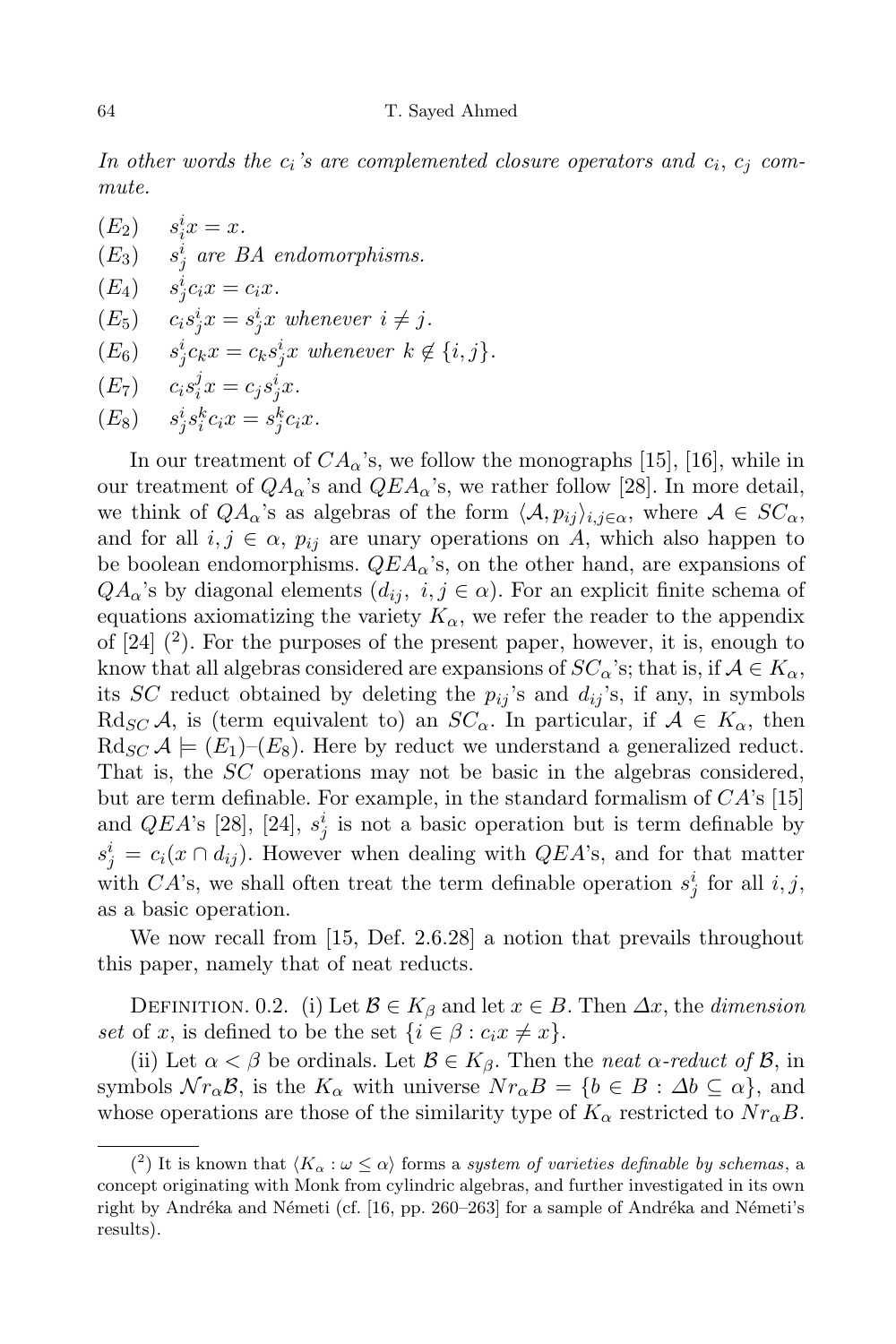It is not hard to see that  $\mathcal{N}r_{\alpha}\mathcal{B}$  is closed under the indicated operations, so the definition of  $\mathcal{N}r_\alpha\mathcal{B}$  is sound. It is also easy to see that  $\mathcal{N}r_\alpha\mathcal{B} \in K_\alpha$ . We should point out that neat reducts are subreducts (subalgebras of reducts) in the universal algebraic sense: when forming the neat  $\alpha$ -reduct of a  $K_{\beta}$ , we throw away not only operations, but also some elements of the algebra. We refer the reader to [7] where neat reducts were investigated in a (more general) "universal algebraic" setting.

NOTATION. For  $L \subseteq K_{\beta}$ ,  $N r_{\alpha} L$  denotes the class of all neat  $\alpha$ -reducts of algebras in *L*. That is,  $N r_{\alpha} L = \{ \mathcal{N} r_{\alpha} \mathcal{B} : \mathcal{B} \in L \}.$ 

It is known (see e.g. [15] or [29, Chapter 4] that  $S\mathbf{N}r_{\alpha}K_{\beta}$  is a variety. Here *S* stands for the operation of forming subalgebras. Borrowing terminology from [15, Remark 2.6.26], algebras in the class  $S\mathbf{N}r_{\alpha}K_{\alpha+\omega}$  are said to have the *neat* embedding property, or *NEP* for short.  $A \in K_{\alpha}$  has the *NEP* iff A is neatly embeddable in a  $K_{\alpha+n}$  for every  $n \in \omega$ . A central theorem in the representation theory of such algebras, the so-called *neat embedding theorem* of [15], states that the class of algebras in  $K_{\alpha}$  having the *NEP* is precisely the class of representable  $K_{\alpha}$ 's  $(RK_{\alpha})$ . In symbols (see [16, Theorem 3.2.10], [29, Sec. 5.2])

$$
RK_{\alpha} = SNr_{\alpha}K_{\alpha+\omega} = \bigcap_{n \in \omega} SNr_{\alpha}K_{\alpha+n}.
$$

According to the conventions of the monograph [15], [16], an  $RK_\alpha$  is a  $K_\alpha$ that is isomorphic to a subdirect product of (*weak*) *set algebras* of dimension  $\alpha$ . To unify notation, we write  $Ks$  and  $Ks_{\alpha}$  to denote K set algebras and *K* set algebras of dimension  $\alpha$ , respectively. By the same token,  $W K s_{\alpha}$ stands for weak *K* set algebras of dimension  $\alpha$ , that is,  $A \in W K s_{\alpha}$  if *A* is a boolean field of sets with greatest element (unit) a *weak cartesian space*, i.e. a set of the form

$$
{}^{\alpha}U^{(p)} = \{ s \in {}^{\alpha}U : |\{ i \in \alpha : s_i \neq p_i \}| < \omega \}
$$

for some *U* and  $p \in \alpha U$ . In addition, *A* of course has to be closed under the extra non-boolean  $K_{\alpha}$  operations. For the sake of completeness, we recall from [24] the concrete interpretation of the non-boolean  $QEA_{\alpha}$  operations on  $\alpha$ -ary relations over  $V \subseteq {}^{\alpha}U$ . Let  $X \subseteq V$  and  $i, j < \alpha$ . Then

$$
c_i(X) = \{ s \in V : \text{there exists } t \in X \text{ such that } s_j = t_j \text{ for all } j \neq i \},
$$

$$
s_i^j(X) = \{ s \in V : s \circ [i|j] \in X \}.
$$

Here,  $[i]$  denotes the transformation on  $\alpha$  that sends *i* to *j* and is the identity on  $\alpha \setminus \{i\}$ . Next

$$
p_{ij}(X) = \{ s \in V : s \circ [i, j] \in X \}
$$

where  $[i, j]$  denotes the transposition on  $\alpha$  that interchanges *i* and *j*. And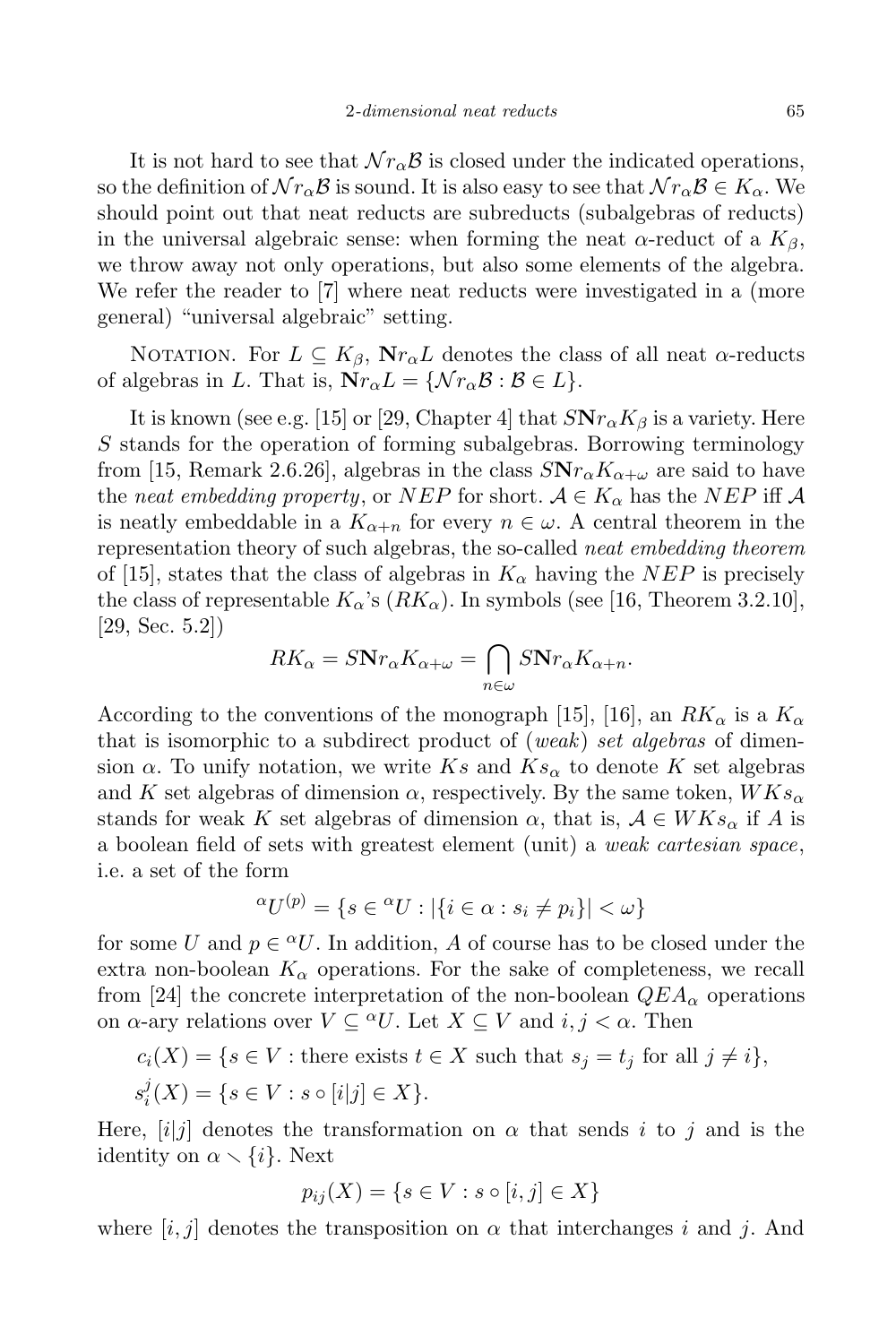finally,

$$
d_{ij} = \{s \in V : s_i = s_j\}.
$$

Assume that  $A \in QEAs_2$  with base *U*, i.e. A has greatest element  $U \times U$ . Then  $p_{01}R$  for a binary relation  $R \in A$ ,  $R \subseteq U \times U$ , is just forming the converse of *R*.  $d_{01}$ , on the other hand, is simply the identity relation on *U*. For their geometric meaning,  $c_i$  is called the *i*<sup>th</sup> *cylindrification* while  $d_{ij}$  is called  $a$  *diagonal element.*  $s_i^j$  $i(p_{ij})$  is called the *substitution* operation corresponding to the transformation  $[i]j[(i,j])$ , or even simply a *substitution*. This stems rather from their metalogical interpretation, the latter being substitution of the variable  $x_i$  for  $x_j$  (interchanging the free occurrences of  $x_i$  and  $x_j$ ); cf. [24] or [29, Chapter 2], for further elaboration on such connections.

Unlike boolean algebras, not every  $K_{\alpha}$ ,  $\alpha > 2$ , is representable. In fact, the following is known. Let  $\alpha < \beta$ . Then  $S\mathbf{N}r_{\alpha}K_{\beta} = K_{\alpha} = RK_{\alpha}$  if  $\alpha \leq 1$ . Here *S* denotes the operation of forming subalgebras. For  $\alpha > 2$ , the sequence  $K_{\alpha} \supseteq S\mathbf{N}r_{\alpha}K_{\alpha+1} \supseteq S\mathbf{N}r_{\alpha}K_{\alpha+2} \supseteq \ldots$  is not eventually constant. This was proved and used by Monk for *CA*'s to show that  $RCA_\alpha$ , for  $\alpha > 2$ , is not finite schema axiomatizable ( 3 ). The analogous result for *SC*'s, *QA*'s and *QEA*'s was proved by Johnson (the finite-dimensional case) [19], and Sain and Thompson (the infinite-dimensional case) [28]. When  $\alpha = 2$ , then all diagonal free algebras, i.e. algebras in  $SC_2$  and  $QA_2$ , are representable (see [16, Theorem 5.4.33]). Though there are non-representable algebras in  $K_2$  (*K*  $\in$  {*CA,*  $QEA$ }), *RK*<sub>2</sub> is finitely axiomatizable. Also  $RK_2 = SNr_2K_\beta$ for all *β >* 2. The latter two results are due to Henkin. The reader is referred to the comments in [16, below Theorem 4.1.44, pp. 125–126] for a fuller discussion of such results for *CA*'s. The *SC*, *QA* and *QEA* analogues can be found in [3], [24] or/and [29, Chapter 4], and the references therein. We hasten to add that we shall be mostly dealing with (concrete) set algebras of dimension 2. We are now ready to formulate the main results concerning  $K_{\alpha}$ 's. Theorem 1 is proved in Section 1.

THEOREM 1 (Main Theorem). Let  $\beta > 2$ . Let L be any class such that  $W K s_{\beta} \subseteq L \subseteq K_{\beta}$ . Then  $N r_{2} L$  *is not closed under forming elementary subalgebras*, *hence is not elementary.* In particular, the classes  $Nr_2RK_\beta$ *and* **N***r*2*K<sup>β</sup> are not elementary.*

**1. Proofs.** In this section we prove Theorem 1. We construct an algebra  $A \in Ks_2 \cap \mathbf{N}r_2WKs_\beta$  for all  $\beta > 2$  and  $\mathcal{B} \subseteq \mathcal{A}$  such that  $\mathcal{B}$  is an elementary

<sup>(</sup> 3 ) Lately Hirsch, Hodkinson and Maddux [18] proved that the above sequence for  $\omega > \alpha > 2$  is *strictly* decreasing, i.e. there is no  $k \in \omega$  such that  $\mathbf{S}Nr_{\alpha}CA_{\alpha+k+1}$  $S\mathbf{N}r_{\alpha}CA_{\alpha+k}$ . This solves the long-standing open (neat embedding) problem 2.12 in [15]. It seems that their proof generalises to *SC*'s, *QA*'s and *QEA*'s. The infinite analogue for *CA*'s was settled by Pigozzi (unpublished).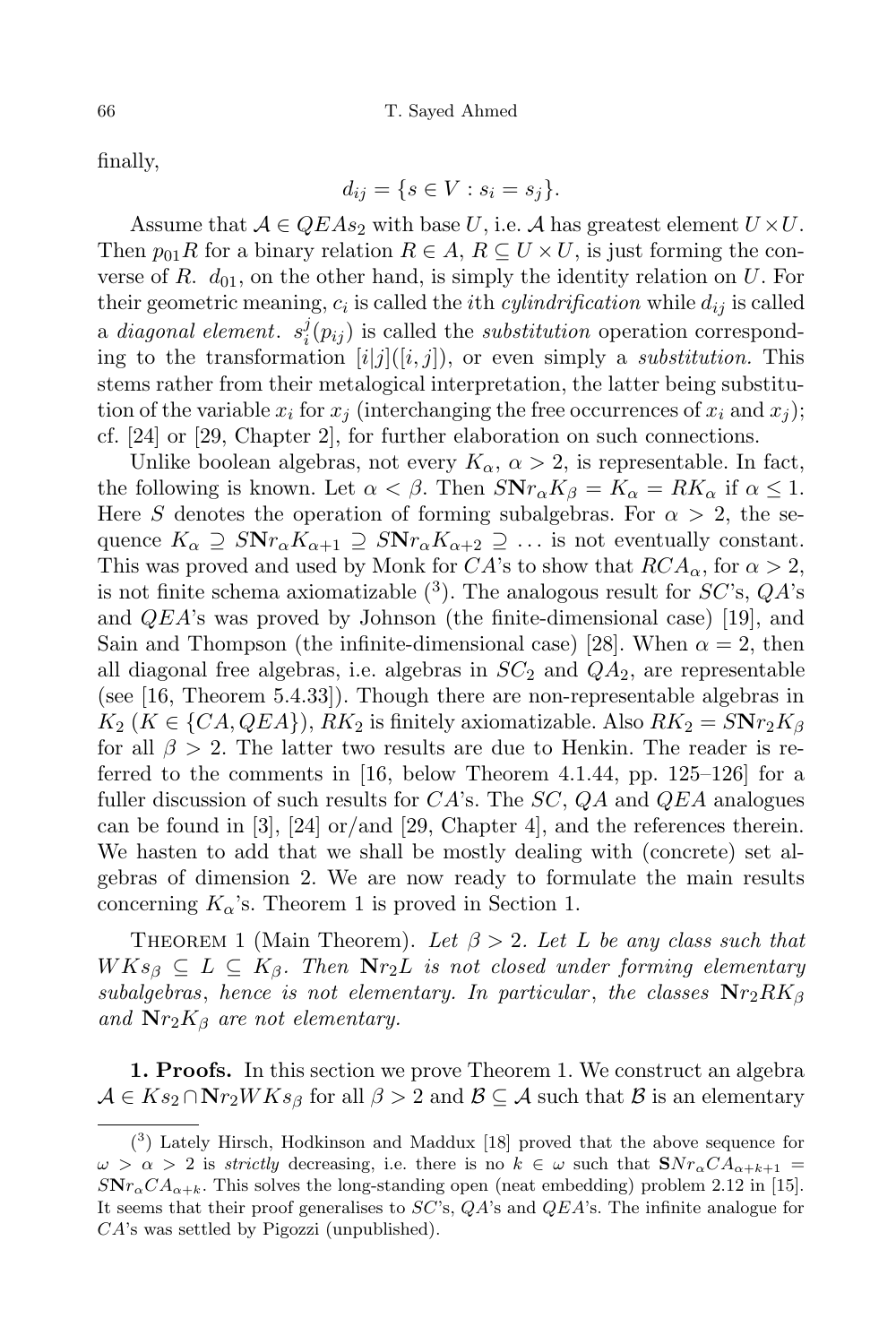subalgebra of *A* and *B* is not (isomorphic to an algebra) in  $Nr_2K_\beta$  for all  $\beta$  > 2. We start off by fixing the notation.

*Some notation.* Our notation is mostly in conformity with that adopted in the monograph [15]. It is worthwhile though to review the notation mostly used.

For a set X,  $\wp(X)$  denotes the set of all subsets of X, i.e. the powerset of *X*. Ordinals will be identified with the set of smaller ordinals. In particular, for finite *n* we have  $n = \{0, \ldots, n-1\}$ .  $\omega$  denotes the least infinite ordinal, which is the set of all finite ordinals.

*AB* denotes the set of functions from *A* to *B*. If  $f \in {}^A B$  and  $X \subseteq A$  then  $f[X]$  denotes the restriction of f to X. We denote by Do f and Rg f the domain and range of a given function *f*, respectively. We frequently identify *f* with the sequence  $\langle f_x : x \in \text{Do } f \rangle$ . We write  $fx$  or  $f_x$  or  $f(x)$  to denote the value of  $f$  at  $x$ . We define composition so that the right hand function acts first, thus for given functions  $f, g, f \circ g(x) = f(g(x))$  whenever the left hand side is defined, i.e.c when  $g(x) \in Do f$ .

Let *X* be a set. Then  $f(X)$  denotes the image of *X* under *f*, i.e.  $f(X) =$  ${f(x): x \in X}$ . *|X|* denotes the cardinality of *X* and Id<sub>X</sub>, or simply Id when *X* is clear from context, denotes the identity function on *X*. A set *X* is countable if  $|X| \leq \omega$ . Let *Y* be a set. Then  $X \subseteq_{\omega} Y$  denotes that *X* is a finite subset of *Y* . For a given class *K* of algebras, **I***K* denotes the class obtained by taking all isomorphic copies of algebras in *K*. Finally, given algebras *A* and *B* having the same signature, we let  $\text{Ism}(\mathcal{A}, \mathcal{B})$  denote the set of all isomorphisms of *A* into *B*.

**1.1.** *Construction of the algebras. R* denotes the set of real numbers. Let  $U = R \times 3$ . Note that *U* is simply 3 disjoint copies of *R*. *C* denotes the *full* polyadic set algebra with unit  $^{2}U$ , that is,

$$
\mathcal{C} = \langle \wp({}^2U), \cap, \cup, \setminus, \emptyset, {}^2U, c_i, d_{ij}, p_{ij}, s_i^j \rangle_{i,j < 2}.
$$

Let  $u = \langle u_0, u_1 \rangle \in \{2\}$ . For  $r \in R$ , we define  $p(u, r)$  to be the following binary relation on *U*:

$$
p(u,r) = \{ \langle \langle a_0, u_0 \rangle, \langle a_1, u_1 \rangle \rangle \in {}^2U : a_0 = a_1 + r \}
$$

and we let

$$
P(u) = \{p(u,r) : r \in R\}.
$$

Note that  $P(u)$  is an uncountable set of binary relations on *U*. Let *N* be a fixed countably infinite subset of *R* (<sup>4</sup>). That is,  $N \subseteq R$  and  $|N| = \omega$ . We set

$$
P_{\omega}(u) = \{p(u,r) : r \in N\}.
$$

 $(4)$  We point out that countability of *N* is not essential. In fact any infinite subset *N* of *R* with  $|N| < |R|$  will do just as well.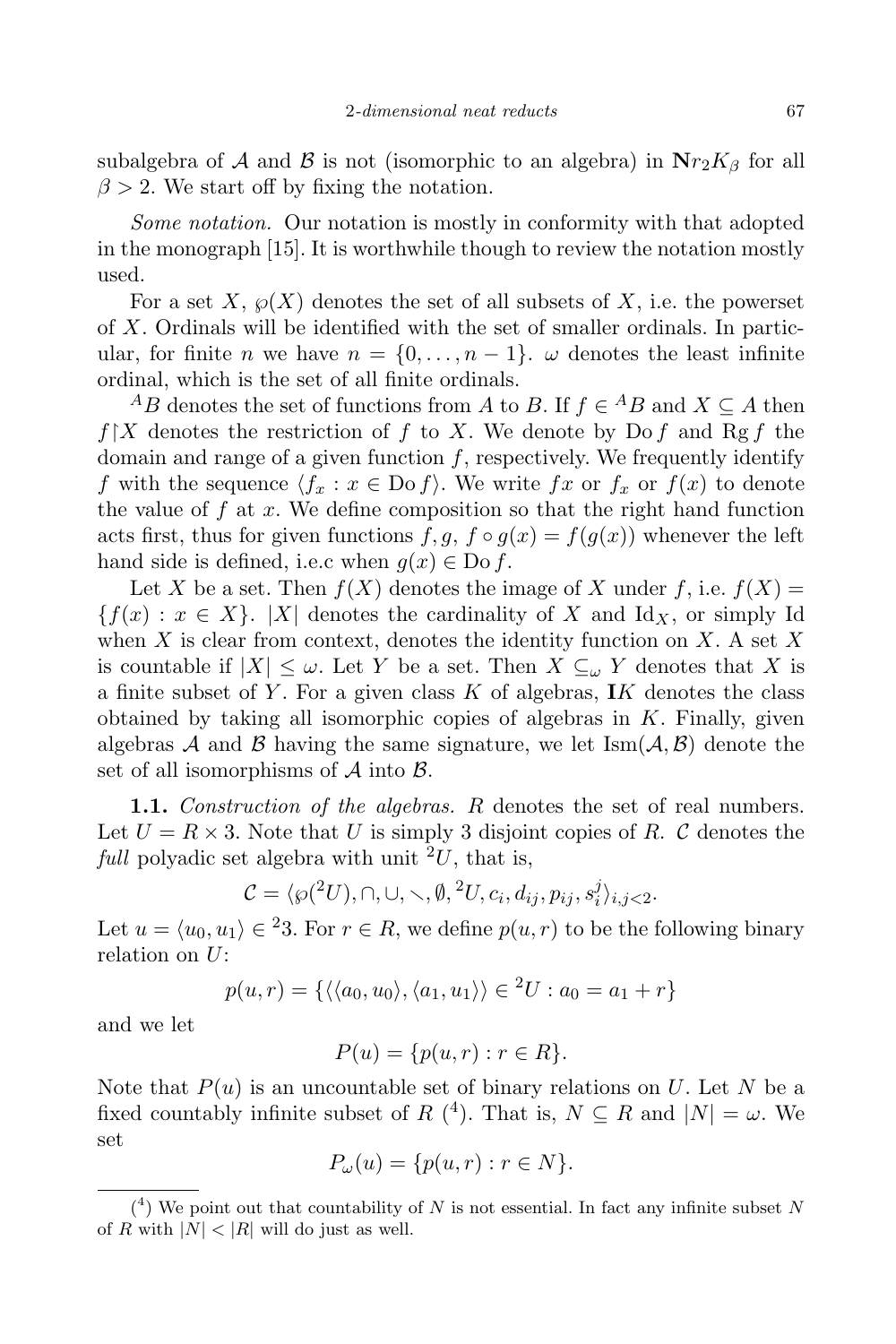The subscript  $\omega$  indicates that  $P_\omega(u)$  has countably many binary relations. Finally we let

$$
S = \{u \in {}^{2}3 : u_0 \le u_1\}.
$$

For an algebra *A* and  $X \subseteq A$ , Sg<sup>*A*</sup> *X* or simply Sg *X* denotes the subalgebra of *A* generated by *X*.

Now we define  $A \in QEAs_2$  and  $B \subseteq A$  as follows:

$$
\mathcal{A} = \mathrm{Sg}^{\mathcal{C}}(\bigcup \{P(u) : u \in S\})
$$

and

$$
\mathcal{B} = \mathrm{Sg}^{\mathcal{A}}(\bigcup \{P(u) : u \in S \smallsetminus \{ \langle 0, 2 \rangle \} \} \cup P_{\omega}(\langle 0, 2 \rangle)).
$$

*Plan of the proof.* We will show that:

 $(1)$   $A \in \mathbf{N}r_2WQEAs_{\beta}$  for all  $\beta > 2$ .

(2) *B* is an elementary subalgebra of *A*.

 $(3)$   $\text{Rd}_{SC}$   $\mathcal{B} \notin \mathbf{INr}_2SC_{\beta}$  for all  $\beta > 2$ .

From  $(1)$ – $(3)$ , Theorem 1 will immediately follow by passing to reducts. In more detail, let  $K \in \{SC, QA, CA, QEA\}$  and let  $\beta > 2$ . Given  $D \in$  $QEA_{\alpha}$ ,  $\alpha$  an ordinal, let  $R\mathrm{d}_K \mathcal{D} \in K_{\alpha}$  denote the  $K_{\alpha}$  reduct of  $\mathcal{D}$ . Then it follows from (1) that  $R$ d<sub>K</sub>  $A \in \mathbb{N}$ r<sub>2</sub>*WKs*<sub>*β*</sub>, from (3) that  $R$ d<sub>K</sub>  $B \notin \mathbb{N}$ r<sub>2</sub> $K$ <sub>*β*</sub> and from (2) that  $\text{Rd}_K \mathcal{B}$  is an elementary subalgebra of  $\text{Rd}_K \mathcal{A}$  (in the first order language of  $K_2$ ).

**1.2.** *A is a neat* reduct. In this section we show that  $A \in \mathbf{N}r_2WQEAs$ <sup>*β*</sup> for all  $\beta > 2$ . This will be done in two steps. First we show that  $\mathcal{A} \in$  $\bigcap_{2 \leq k < \omega} \mathbf{N}r_2QEAs_k$ , then we show that  $\mathcal{A} \in \mathbf{N}r_2WQEAs_{\beta}$  for infinite  $\beta$ using a limiting construction. Throughout, unless otherwise specified,  $n =$ *{*0*, . . . , n −* 1*}* denotes a finite ordinal *>* 1.

NOTATION.  $\mathbf{R} = \langle R, +, -, r \rangle_{r \in R}$  denotes the group of real numbers expanded with constants. *L* denotes the first order language of **R**. For  $\phi$  and *L*-formula, we let  $var(\phi)$  denote the set of variables occurring in  $\phi$ , and we let fr( $\phi$ ) denote the set of variables occurring free in  $\phi$ .

Let  $u = \langle u_0, \ldots, u_{n-1} \rangle \in {}^n 3$ . For  $\phi$  an *L*-formula with  $\text{fr}(\phi) \subseteq \{x_0, \ldots, x_n\}$  $\dots, x_{n-1}$ , we let  $E(u, \phi)$  denote the following *n*-ary relation on *U*:

 $E(u, \phi) = \{ \langle \langle a_0, u_0 \rangle, \ldots, \langle a_{n-1}, u_{n-1} \rangle \rangle \in {}^nU : \mathbf{R} \models \phi[a_0, \ldots, a_{n-1}]\}.$ 

We let

$$
P(n) = \{ E(u, x_i = x_j + r) : u \in {^n}3, r \in R \text{ and } i, j \in n, i < j \},
$$
  

$$
\mathcal{A}(n) = \text{Sg}^{\mathcal{C}(n)}(P(n)),
$$

where  $C(n)$  is the full  $QEAs_n$  with unit <sup>n</sup>U.

It is easy to see that  $A = A(2)$ .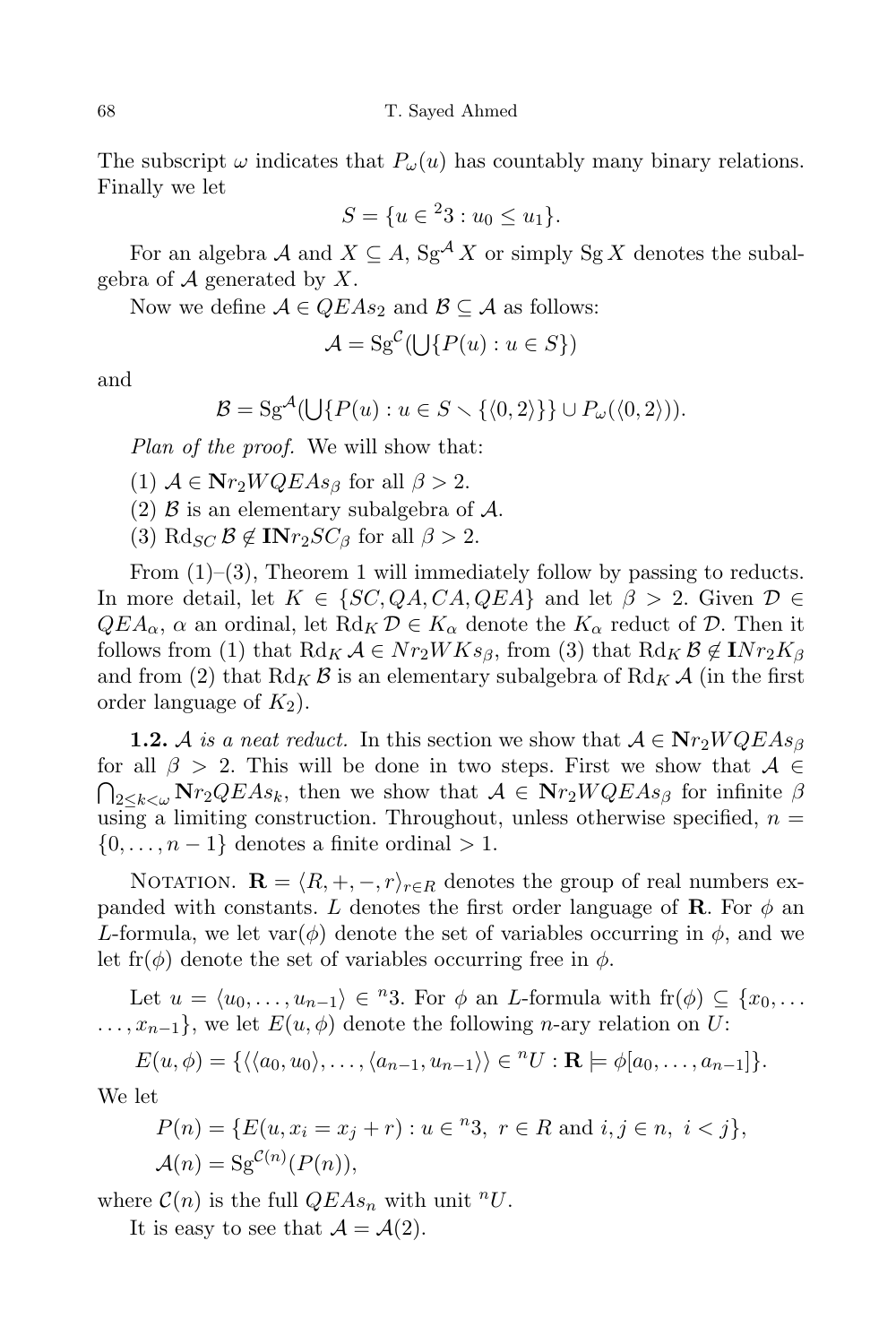We will show that for  $1 < l < m < \omega$ ,  $\mathcal{A}(l) \cong \mathcal{N}r_l\mathcal{A}(m)$ . For that we need some more definitions:

$$
F(n) = \{x_i = x_j + r, \, x_i \neq x_j + r : i, j \in n \text{ and } r \in R\}.
$$

Forming finite conjunctions of formulas in  $F(n)$ , we let

$$
F(n)^* = \{ \bigwedge J : J \subseteq_{\omega} F(n) \}.
$$

Forming finite disjunctions of formulas in *F*(*n*) *∗* , we let

$$
F(n)^{**} = \{ \forall J : J \subseteq_{\omega} F(n)^{*} \}.
$$

Now set

$$
G(n) = \{ E(u, \phi) : u \in {}^{n}3 \text{ and } \phi \in F(n)^{**} \};
$$

and finally

$$
G(n)^* = \{ \bigcup J : J \subseteq_{\omega} G(n) \}.
$$

FACT 1.2.1. Let  $n > 1$ . Then  $A(n) = G(n)^*$ .

*Proof.* First we prove that  $A(n) \subseteq G(n)^*$ . Since  $P(n) \subseteq G(n)^*$  and  $\mathcal{A}(n)$  is generated by  $P(n)$ , it suffices to show that  $G(n)^*$  is the universe of a *QEAn*, i.e. is closed under the polyadic set operations.

(1)  $G(n)^*$  *is closed under the boolean operations.* Indeed, let  $u, v \in \{n\}$ and  $\phi_1, \phi_2 \in F(n)^{**}$ . Then

$$
E(u, \phi_1) \cap E(v, \phi_2) = E(u, \phi_1 \wedge \phi_2) \quad \text{if } u = v
$$

and is zero otherwise, while

$$
{}^{n}U \setminus E(u,\phi_1) = \bigcup \{E(v,\top) : v \in {}^{n}3 \setminus \{u\}\} \cup E(u,\neg \phi_1).
$$

From the definition of  $G(n)^*$ , and by noting that for  $\phi_1$  and  $\phi_2$  in  $F(n)^{**}$ , there exist  $\eta$  and  $\theta$  in  $F(n)$ <sup>\*\*</sup> such that  $\mathbf{R} \models \phi_1 \land \phi_2 \leftrightarrow \eta$  and  $\mathbf{R} \models \neg \phi_1 \leftrightarrow \theta$ , we get the desired conclusion.

(2)  $G(n)^*$  *contains* the *diagonal* elements. Let  $i < j < n$ . Then

$$
d_{ij} = \bigcup \{ E(u, x_i = x_j) : u \in {}^n 3, u_i = u_j \}.
$$

and so by the definition of  $F(n)$  we get  $d_{ij} \in G(n)^*$ .

(3) *G*(*n*) *∗ is closed under cylindrifications.* First a piece of useful notation. For  $u, v \in \mathbb{R}^3$  and  $i < n$  we write  $u \equiv_i v$  iff *u* and *v* agree off *i*, i.e.  $u(j) = v(j)$  for all  $j \neq i$ . Now let  $g \in G(n)^*$  and  $i < n$ . Since the  $c_i$ 's (*∃*) distribute(s) over joins ( $\vee$ ) we can and will assume that  $g = E(u, \phi)$  with  $u \in {}^n 3$  and  $\phi \in F(n)$ <sup>\*\*</sup>. Computing we get

$$
c_i g = c_i E(u, \phi) = \bigcup \{ E(v, \exists x_i \phi) : v \equiv_i u \}.
$$

Now we make use of the following consequence of the fact that **R** is in a sense "saturated", which we abbreviate by (*∗*):

\n- (\*) Given 
$$
\phi \in F(n)^{**}
$$
 and  $i < n$ , there exists  $\psi \in F(n)^{**}$  such that  $x_i \notin \text{var}(\psi)$  and  $\mathbf{R} \models \exists x_i \phi \leftrightarrow \psi$ .
\n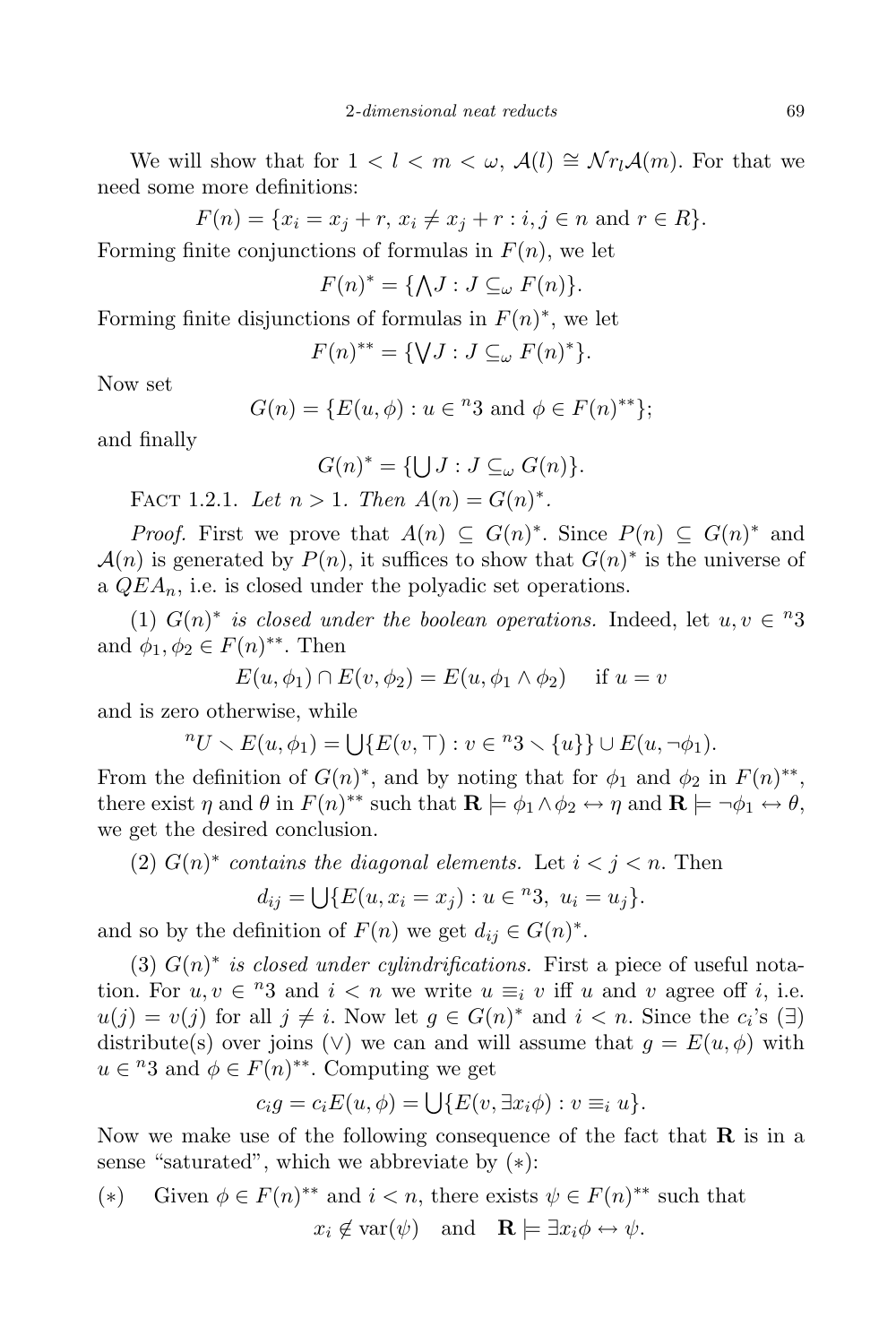Note that (*∗*) is a form of elimination of quantifiers. Now applying (*∗*) we see that  $c_i g \in G(n)^*$ .

(4)  $G(n)^*$  *is closed under substitutions.* Since  $s_j^i(x) = c_i(x \cap d_{ij})$  for  $i \neq j$  and  $s_i^i(x) = x$ , so that the  $s_j^i$ 's are term definable, it suffices to check only those substitutions of the form  $p_{ij}$ . So let  $\phi \in F(n)^{**}$ ,  $u \in \mathbb{R}^3$  and  $i, j < n$  be distinct. Abusing notation slightly, we let  $p_{ij}\phi$  stand for the formula obtained from  $\phi$  by interchanging the free occurrences of  $x_i$  and  $x_j$ , and we let  $p_{ij}u = u \circ [i, j]$ . Since  $p_{ij}$  is a boolean endomorphism, it suffices to show that for all  $u \in {}^n3$  and all  $\phi \in F(n)$  we have  $p_{ij}E(u, \phi) \in G(n)^{**}$ . But this follows from the facts that

$$
p_{ij}E(u,\phi) = E(p_{ij}u, p_{ij}\phi)
$$

and that  $p_{ij}\phi \in F(n)$  for  $\phi \in F(n)$ .

Next we show that  $G(n)^* \subseteq A(n)$ . It clearly suffices to show that for all  $u \in R^3$  and  $\phi \in F(n)$ , we have  $E(u, \phi) \in A(n)$ . Let *u* and  $\phi$  be as indicated. Suppose that  $\phi$  is  $x_i = x_j + r$  for some  $i, j \in n$  and some  $r \in R$ . If  $i < j$ , then  $E(u, \phi) \in P(n)$ . If  $i > j$  then  $E(u, \phi) = E(u, x_j = x_i + (-r))$ , which also belongs to  $P(n)$ . Thus we are left with the case  $i = j$ . We have two subcases.

*Case a.*  $r \neq 0$  and so  $E(u, \phi) = 0 \in A(n)$ .

*Case b.*  $r = 0$ , then  $E(u, \phi) = E(u, \top)$ . In order to show that the latter belongs to  $A(n)$ , we let  $k \in n \setminus \{i\}$ . This is possible because  $n > 1$ . Then a straightforward computation gives

$$
c_i E(u, x_i = x_k) \cap c_k E(u, x_i = x_k) = E(u, \top),
$$

thus the latter is in  $A(n)$ . Finally by noting that  $E(u, \neg \phi) = E(u, \top)$ . *E*(*u*,  $\phi$ ) we infer (using the above reasoning) that  $E(u, x_i \neq x_j + r)$  is also in  $A(n)$ , for all  $u \in \{n\}$  and  $i, j \in n$ .

Having shown that  $G(n)^* = A(n)$ , and in particular that  $G(n)^*$  is closed under the  $QEA_n$  operations, we let  $\mathcal{G}(n)^*$  denote the  $QEA_{n}$  with universe *G*(*n*) *∗* .

For further use we shall need

DEFINITION. For  $m \geq 1$ , let  $\mathcal{C}(m)$  denote the full  $QEAs_m$  with unit *mU*, i.e. the universe of  $C(m)$  is  $\wp(^mU)$ . Now let  $1 \leq l \leq k$ . Let  $i(l, k)$  be the following (neat embedding) function:

$$
i(l,k): C(l) \to C(k), \quad a \mapsto \{t \in {}^{k}U : t | l \in a\}.
$$

FACT 1.2.2. Let  $1 < l < k < \omega$ . Then  $i(l, k) \mathcal{G}(l)^* = \mathcal{N} r_l \mathcal{G}(k)^*$ . In *particular*,  $A \in \bigcap_{2 \leq k < \omega} \mathbf{N} r_2 QEAs_k$ .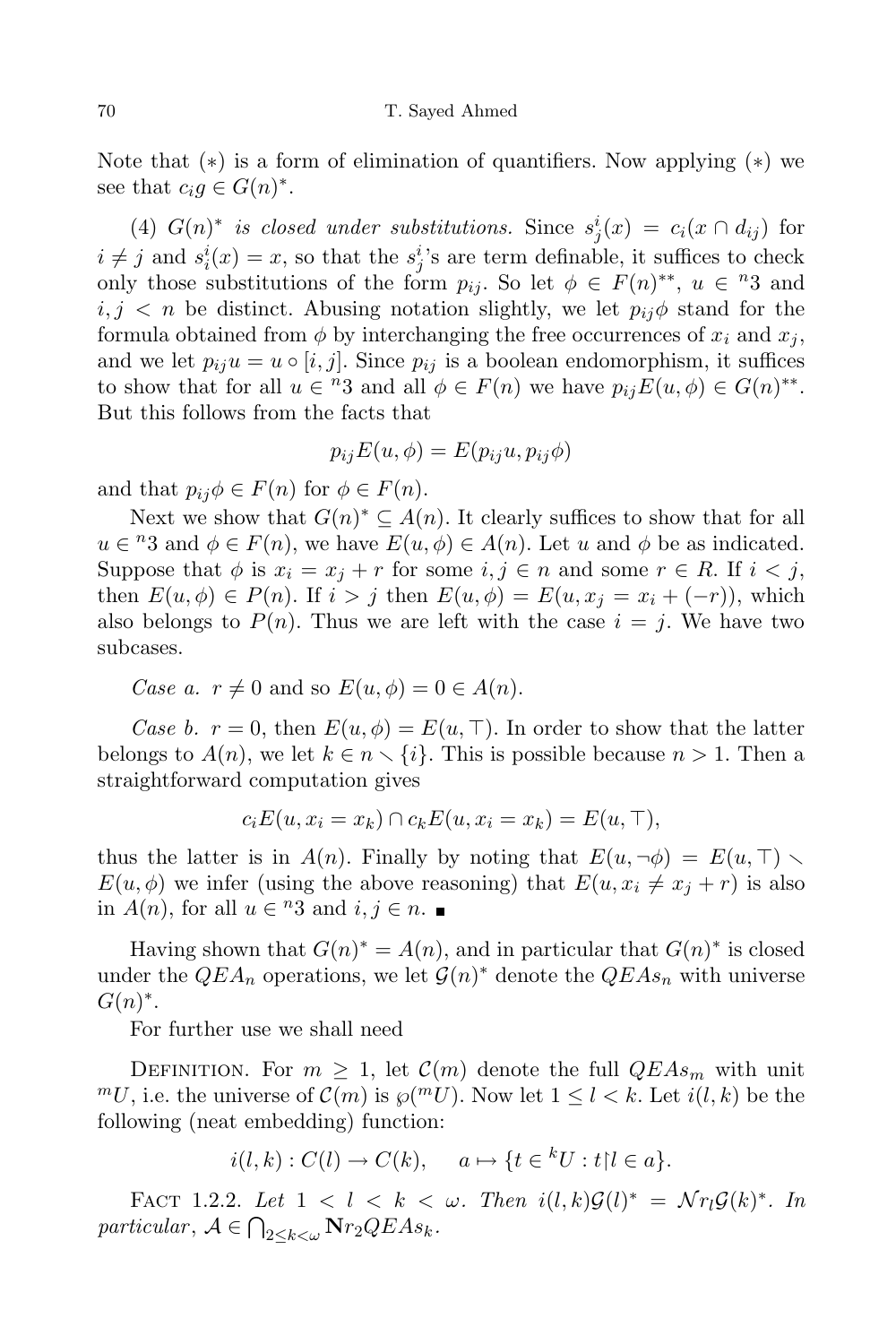*Proof.* Let  $1 \leq l \leq k$ . Assume that *k*, hence *l*, is finite. Then it is easy to check that

$$
i(l,k)\upharpoonright G(l)^* \in \operatorname{Ism}(\mathcal{G}(l)^*, \mathcal{N}r_l\mathcal{C}(k)).
$$

We claim that, in fact, we have  $i(l,k)G(l)^* \subseteq G(k)^*$ . To see this, let  $u \in \{3\}$ and  $\phi \in F(l)$ . Then

$$
i(l,k)E(u,\phi) = \{s \in {}^kU : s \mid l \in E(u,\phi)\}
$$
  
= 
$$
\bigcup \{E(v,\phi) : v \in {}^k3 \text{ and } v \mid l \subseteq u\}.
$$

The latter is in  $G(k)^*$  because  $F(l) \subseteq F(k)$ ,  $\phi \in F(l)$  and  $k < \omega$ . Since  $G(k)^*$  is a  $QEAs_k$ , we find that  $i(l, k)E(u, \phi) \in G(k)^*$  for any  $u \in \mathcal{U}$ 3 and  $\phi \in F(l)$ <sup>\*\*</sup>. As  $Nr_lG(k)^* = G(k)^* \cap Nr_lC(k)$ , we deduce that

$$
i(l,k)\upharpoonright G(l)^* \in \operatorname{Ism}(\mathcal{G}(l)^*, \mathcal{N}r_l\mathcal{G}(k)^*).
$$

Next we show that  $i(l, k)$  is actually onto  $\mathcal{N}r_l\mathcal{G}(k)^*$ , i.e.  $i(l, k)G(l)^*$  =  $Nr_lG(k)^*$ . This will be proved by using the fact that the structure **R** admits elimination of quantifiers as expressed in (*∗*) above. In more detail, since the  $c_i$ 's are additive, it suffices to show that for all  $g \in G(k)$ , there exists  $a \in G(l)^*$  such that

$$
i(l,k)a=c_lc_{l+1}\ldots c_{k-1}g.
$$

So let  $g = E(u, \phi)$  be as specified with  $u \in k3$  and  $\phi \in F(k)^{**}$ . Suppose further that  $\phi = \phi_0 \vee \phi_1 \vee \ldots \vee \phi_m$  with  $\phi_j \in F(k)^*$  for  $0 \leq j \leq m$ . For brevity set  $v = u/l$ . Note that  $v \in {}^{l}3$ . Then an easy computation gives, for every  $j \leq m$ ,

$$
c_l c_{l+1} \ldots c_{k-1} E(u, \phi_j) = i(l, k) E(v, \exists x_l \exists x_{l+1} \ldots \exists x_{k-1} \phi_j).
$$

Now (\*) guarantees the existence of  $\psi_j \in F(l)^{**}$  for every  $j \leq m$  such that

$$
\mathbf{R} \models \exists x_l \exists x_{l+1} \dots \exists x_{k-1} \phi_j \leftrightarrow \psi_j.
$$

Now computing we get

$$
c_{l}c_{l+1}...c_{k-1}E(u,\phi) = c_{l}c_{l+1}...c_{l}...c_{k-1}E(u,\phi_{0} \vee ... \vee \phi_{m})
$$
  
=  $c_{l}c_{l+1}...c_{k-1}E(u,\phi_{0}) \cup ... \cup c_{l}c_{l+1}...c_{k-1}E(u,\phi_{m})$   
=  $i(l,k)E(v,\psi_{0}) \cup ... \cup i(l,k)E(v,\psi_{m}) = i(l,k)E(v,\psi_{0} \vee ... \vee \psi_{m}).$ 

Since by definition  $\psi_0 \vee \ldots \vee \psi_m \in F(l)^{**}$ , we are done.

FACT 1.2.3. Let  $2 \leq n \leq \omega$  and  $\beta$  be infinite. Then  $\mathcal{G}(n)^* \in \mathbf{N}r_n QEA_{\beta}$ . *In particular,*  $A \in \mathbf{N}r_2QEA_\alpha$  *for every*  $\alpha > 2$ *.* 

*Proof.* Fix  $\beta \geq \omega$ . Let

$$
\mathcal{G}(\beta) = \mathrm{Sg}^{\mathcal{C}(\beta)}(\bigcup \{i(k,\beta)G(k)^*: n \leq k < \omega\}).
$$

Here, as in Fact 1.2.2,  $\mathcal{C}(\beta)$  denotes the full  $Cs_{\beta}$  with unit  ${}^{\beta}U$ ; and for  $a \in G(k)^*$  recall that  $i(k, \beta)a = \{s \in {}^{\beta}U : s \mid k \in a\}$ . Let  $a \in G(\beta)$ . We will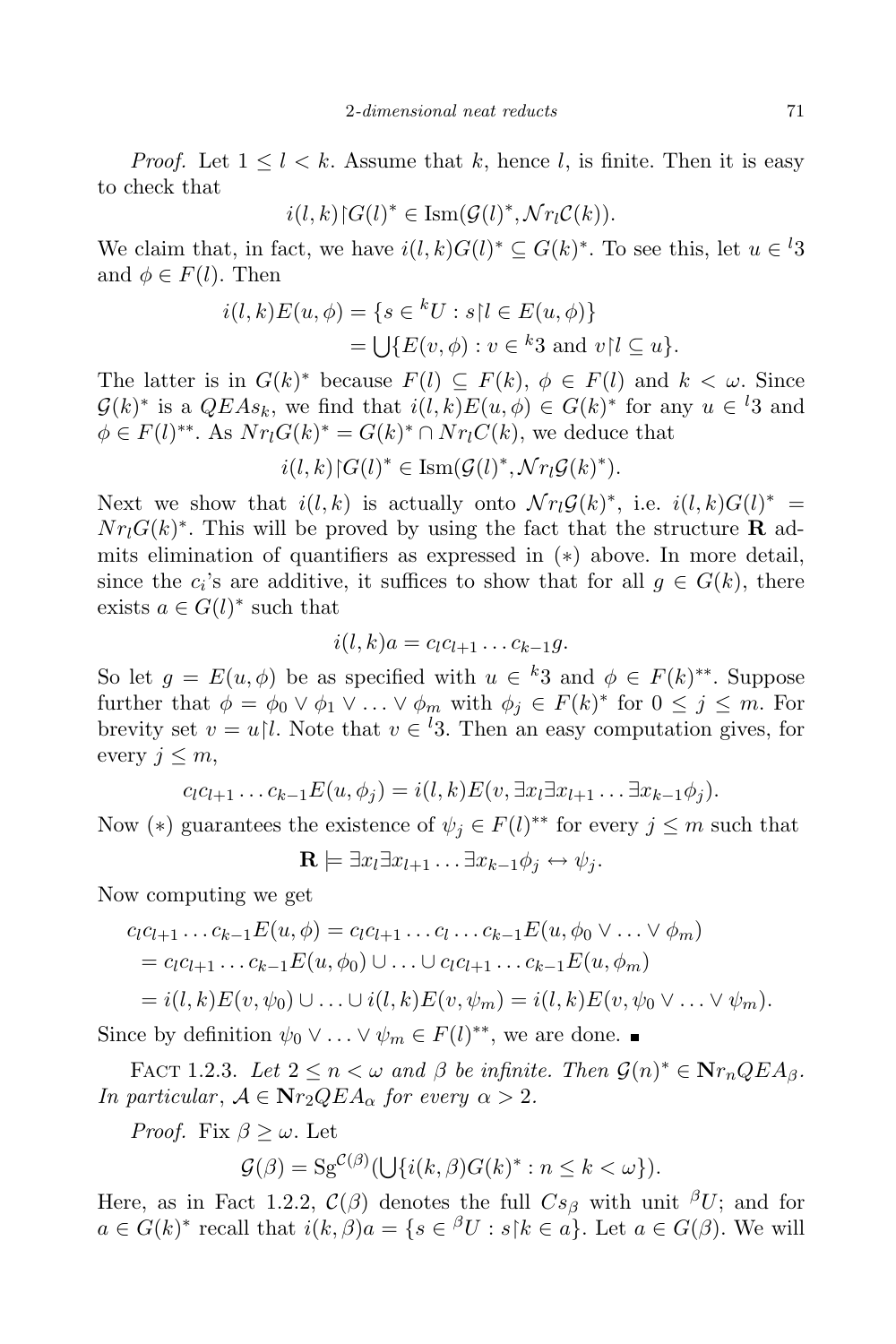show that  $a \in Nr_nG(\beta)$  iff  $a \in i(n, \beta)G(n)^*$ , from which it readily follows that  $i(n, \beta)G(n)^* = Nr_nG(\beta)$ , and so  $G(n)^* \cong Nr_nG(\beta)$ . First note that  $\bigcup \{i(k, \beta)G(k)^*: n \leq k < \omega\}$  is a subuniverse of  $G(\beta)$ . This is straightforward. Thus

$$
G(\beta) = \bigcup \{ i(k, \beta)G(k)^* : n \le k < \omega \}.
$$

It then follows that  $a = i(l, \beta)g$  for some  $n \leq l < \omega$  and  $g \in G(l)^*$ . Now suppose that  $a \in Nr_nG(\beta)$ . Then  $g = c_jg$  for all  $n \leq j < \omega$  and so  $g \in$  $Nr_nG(l)^*$ . By Fact 1.2.2 we have  $Nr_nG(l)^* = i(n, l)G(n)^*$ ; thus  $g = i(n, l)g'$ say, for some  $g' \in G(n)^*$ . But

$$
a = i(l, \beta)g = i(l, \beta) \circ i(n, l)g' = i(n, \beta)g'.
$$

This shows that  $a \in i(n, \beta)G(n)^*$ . Conversely if  $a \in i(n, \beta)G(n)^*$ , then it is easy to see that  $a \in Nr_nG(\beta)$ . We have shown that  $i(n, \beta)G(n)^* =$  $Nr_nG(\beta)$ . Since  $\mathcal{A} \cong \mathcal{G}(2)^{**}$ , and  $\mathcal{G}(\beta) \in QEA_{\beta}$ , we conclude that  $\mathcal{A} \in \mathcal{A}$ **N**<sup>*r*</sup><sub>2</sub>*QEA*<sup>β</sup> for all *β* > 2. ■

In Facts 1.2.2–3, we have proved that  $A \in \bigcap_{2 \le k \le \omega} \mathbf{N} r_2 Q E A s_k$  and that  $A \in \mathbf{N}r_2QEA_\beta$  for infinite  $\beta$ , as well. In Fact 1.2.4 below we show that we can replace the class *QEA<sup>β</sup>* by the smaller classes *WQEAs<sup>β</sup>* and *QEAs<sup>β</sup>* for infinite  $\beta$ . For this we need a definition.

DEFINITION. Let  $\beta$  be an ordinal. We recall from [16, Def. 3.1.1(viii)] that  $A \in Ks_{\beta}$  with unit <sup> $\beta$ </sup>*U* is *regular* if for all  $x \in A$  and all  $f, g \in \beta$ *U*, whenever  $f \upharpoonright \Delta x \subseteq g$  and  $f \in X$  then  $g \in X$ .  $\mathcal{A} \in K_{\beta}$  is *locally finite* if  $\Delta x$ is finite for every element in *A*.

NOTATION. Let  $\beta$  be an infinite ordinal. Then  $Ks_{\beta}^{\text{reg}}$  $\frac{f_{\text{reg}}}{\beta}$  and Lf  $K_{\beta}$  stand for the classes of regular *K* set algebras, and locally finite *K* algebras of dimension *β*, respectively.

It is known (cf. [16, 3.1.70]) (<sup>5</sup>) that for infinite  $\beta$  we have

$$
Ks_{\beta}^{\text{reg}} \cap \text{Lf } K_{\beta} \subseteq IWKs_{\beta}.
$$

 $\text{FACT } 1.2.4. \mathcal{G}(n)^* \in \mathbf{N}r_nWQEAs_{\beta}$  for *infinite*  $\beta$ *. In particular,*  $A \in \mathbf{N}r_2WQEAs_{\beta}$  *for infinite*  $\beta$ *.* 

*Proof.* Fix  $\beta \geq \omega$ . Let  $\mathcal{F}(\beta) = \text{Sg}^{\mathcal{G}(\beta)} i(n, \beta) (\mathcal{G}(n)^*)$ , where  $\mathcal{G}(\beta)$ , as usual, denotes the full quasipolyadic set algebra with unit *<sup>β</sup>U*. Then, as is  $\text{easily checked, we have }\mathcal{F}(\beta) \in QEAs_{\beta}^{\text{reg}} \cap \text{Lf } QEA_{\beta}, \text{ and } \mathcal{G}(n)^* \cong \mathcal{N}r_n\mathcal{F}(\beta).$ Since  $IQEAs_{\beta}^{\text{reg}} \cap \text{Lf } QEA_{\beta} \subseteq IWQEA_{\beta}$ , we are done.

REMARKS. (1) The class Lf  $K_{\beta} \cap Ks_{\beta}^{\text{reg}}$  $\frac{G}{\beta}$  is the algebraic counterpart of first order models. For more on such connections the reader is referred to [24],

 $(5)$  We should point out that Theorem 3.1.70 in [16] is formulated only for cylindric algebras. However the proof easily adapts to *SC*'s, *QA*'s and *QEA*'s, as shown for example in [29] or [3].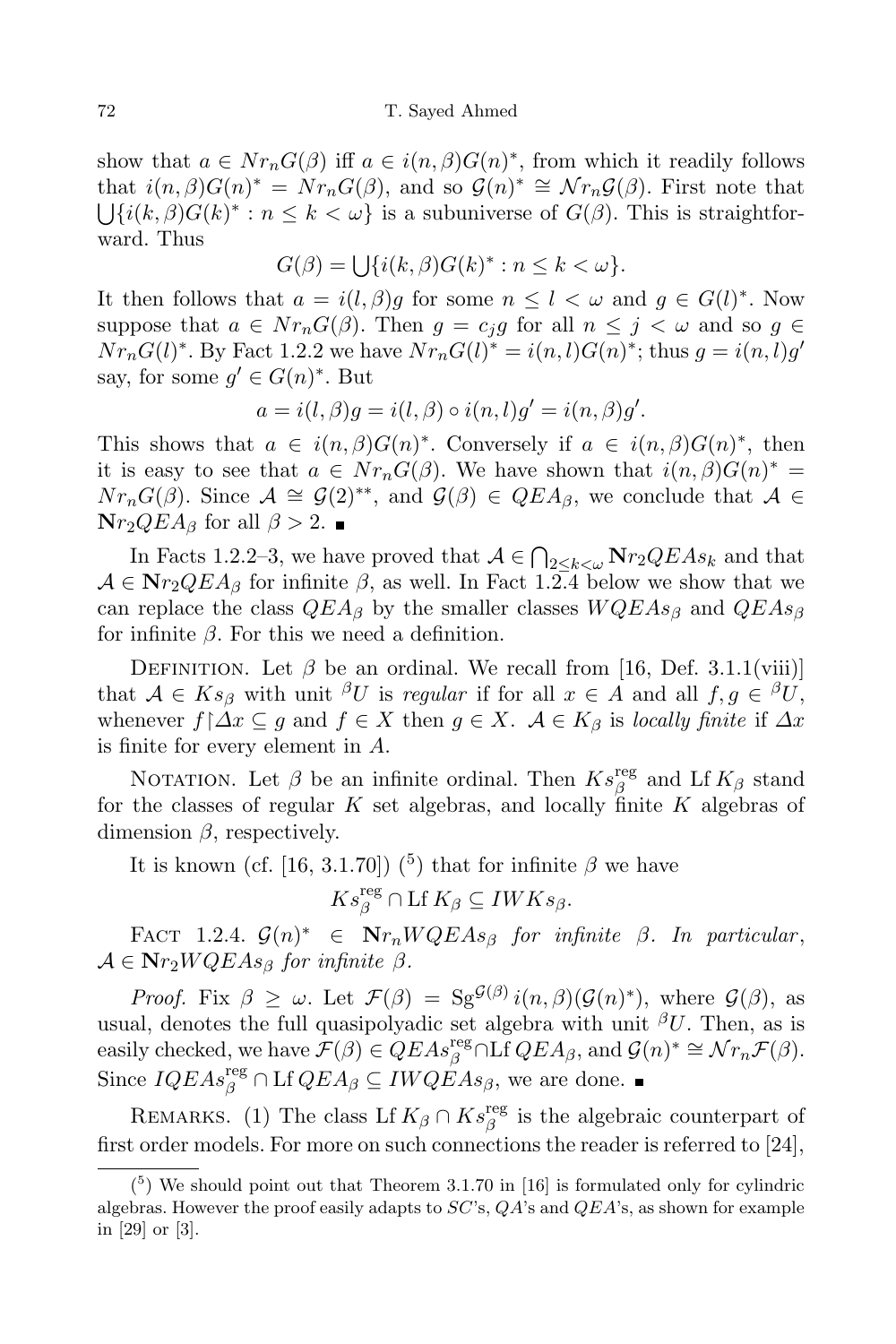[16, Sec. 4.3], [3] and [29, Chapter 4]. In fact, one can define an isomorphism  $h$  : Models  $\rightarrow$  Lf  $K_{\omega} \cap Ks_{\omega}^{\text{reg}}$  definable in *ZFC* by an absolute formula without parameters (cf. [23, p. 406]).

(2) Following the referee, we give a simpler description of the algebra *A*. Consider a first order language *L* consisting of binary relation symbols  $\delta_u^r$ for all  $u \in {}^{2}3$  and all real numbers *r*. Let *M* be the *L*-structure with domain consisting of three disjoint copies  $R_0, R_1, R_2$  of the real numbers, and with

$$
M \models \delta_u^r(a, b) \quad \text{iff} \quad a \in R_{u_0}, \, b \in R_{u_1}, \text{ and } b - a = r.
$$

Now *A* is isomorphic to the first order definable subsets of  $^2M$ . In more detail, for  $\beta > 2$ , any  $v \in {}^{\beta}M$  can be regarded as an assignment of variables  $x_i$  (*i* <  $\beta$ ) to *M*. Let *D* be the set of all subsets of  $\beta \overline{M}$  of the form  $\{v \in$  $\beta M : M \models \phi[v]$  where  $\phi$  is a first order *L*-formula written with variables  $x_i$ ,  $i < \beta$ , and the operations are defined as for set algebras. Here we are adopting the usual notion:  $M \models \phi[v]$  if *v* satisfies  $\phi$  in *M*. Then, of course,  $\mathcal{D} \in QEAs_{\beta}$ . In fact,  $\mathcal{D} \in \text{Lf } QEA_{\beta} \cap QEAs_{\beta}^{\text{reg}}$ . On the other hand, *A* is isomorphic to the set algebra consisting of all subsets of  $^2M$  of the form  ${v \in {}^{2}M : M \models \phi[v]}$  where  $\phi$  is an *L*-formula written with two variables  $x_0, x_1$ , and with operations defined by restricting those of  $D$  to the first two dimensions. By the proof of Fact 1.2.1, *M* has quantifier elimination, so  $\mathcal{A} \cong \mathcal{N}r_2\mathcal{D}$ . This also proves Fact 1.2.4.

Henceforth we only deal with the 2-dimensional polyadic set algebras *A* and *B*.

**1.3.** *B is an elementary subalgebra of A.* In this section we show that the  $QEAs<sub>2</sub>$  *A* admits a particularly rich set of automorphisms, a property we use to show that  $\beta$  is elementarily equivalent to  $\mathcal{A}$ .

NOTATION. For  $u = \langle u_0, u_1 \rangle \in {}^23$  we let  $1_{u_0u_1}$ , and sometimes simply  $1_u$ , denote  $E(u, \top)$ . For  $a \in A$  and  $X \subseteq A$ , we let  $\text{Rl}_a X$  denote the *relativization* of *X* to *a*, that is,  $\text{Rl}_a X = \{x \in X : x \leq a\}.$ 

FACT 1.3.1. *Let*  $u \in {}^{2}3$ *. For brevity, set*  $V = E(u, \top)$ *. Then:* 

 $(i)$   $\text{Rl}_V A = \{E(u, \phi) : \phi \in F(u)^{**}\}.$ 

(ii) Rl*<sup>V</sup> A is an atomic boolean algebra and the set of its atoms is equal to*  $P(u) = \{p(u,r) : r \in R\}$ . In particular,  $R|_V A$  (as a boolean algebra) is *generated by its atoms.*

(iii) *For* all non-zero  $a \in \mathbb{R}$  *y A* and for all  $i < 2$  we have  $c_i a = c_i V$ .

(iv) For all  $a \in A$  and for all  $i < 2$  we have  $c_i a \cap V \in \{0, V\}$ .

*Proof.* (i) follows from the fact that  $A = \mathcal{G}(2)$ . (ii) follows from the fact that for  $u \in {}^{2}3$  and  $r_1, r_2$  distinct elements of *R* we have

$$
p(u,r_1)\cap p(u,r_2)=0.
$$

(iv) follows from (iii). Now we prove (iii).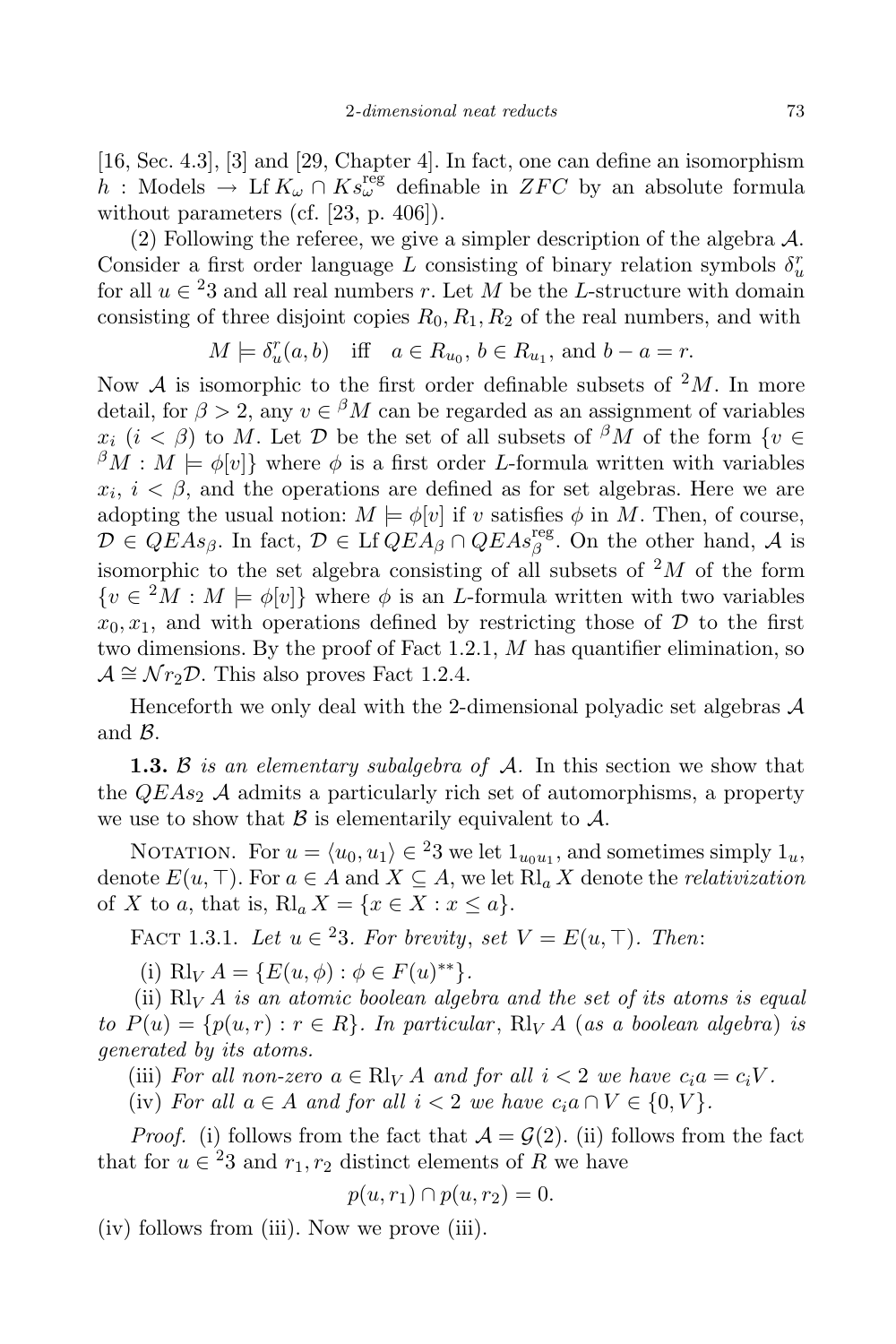Let  $a \in \mathrm{Rl}_V A$ . Then  $a \leq V$ . By (i),  $a = E(u, \phi)$  for some  $\phi \in F(2)^{**}$ . Now suppose that  $0 \neq a$  and  $i < 2$ . Then by (ii) there exists an atom in Rl<sub>V</sub></sub> *A* below *a*, i.e. an  $r \in R$  such that  $E(u, x_0 = x_1 + r) = p(u, r) \leq a$ . Now we have

$$
c_i a \le c_i V = \bigcup \{ E(v, \top) : v \in {}^{2}3, v \equiv_i u \}
$$
  
=  $c_i E(u, x_0 = x_1 + r) = c_i (p(u, r)) \le c_i a$ .

We have proved (iii).  $\blacksquare$ 

REMARK. Notice that the set  $\{1_u : u \in {}^23\}$  forms a partition of the unit 1 =  $\bigcup$ {1<sub>u</sub> : *u* ∈ <sup>2</sup>3} of the algebra *A* so that the boolean structure of *A* is rather simple. It is isomorphic to the product of  $\mathrm{Rl}_{1u}$  *A* indexed by <sup>2</sup>3, the isomorphism being

$$
h(a) = \langle a \cap 1_u : u \in {}^23 \rangle \quad \text{ for } a \in A.
$$

 $Rl_{1u}$  *A* has an even simpler boolean structure. It is isomorphic to the boolean algebra (with universe)  $\wp(R)$  generated by the singletons, which is the same as the finite co-finite boolean algebra on *R*, i.e. the algebra with universe

$$
\{X \subseteq R : X \text{ or } R \setminus X \text{ is finite}\}.
$$

Note too that  $P(u)$  constitutes further an uncountable partition of  $1<sub>u</sub>$  that is a *splitting* of  $1_u$  in the sense of Andréka [2]. This means that every element in  $P(u)$  is cylindrically equivalent to  $1_u$ , i.e.  $c_i x = c_i 1_u$  for every  $i < 2$  and every  $x \in P(u)$ . So in a sense (at the least in the above one) the elements in  $P(u)$  are "big". Being atoms in  $\text{Rl}_{1u}$  *A* (and even more, as is easily checked, in  $\mathcal{A}$ ), they are also "small". Andréka [2] refers to such elements as *big atoms*. It is precisely the "duality" in the nature of such elements (the big atoms) that will enable us, in Fact 1.3.2 below, to extend given permutations on the set  $P = \{p(u,r) : u \in \{23, u_0 \le u_1, r \in R\} \text{ to automorphisms on } A$ . *A* in this respect resembles the free structure on *P*.

 $\text{FACT 1.3.2.}$  *Let*  $P = \{p(u,r) : u \in {}^{2}3, u_0 \leq u_1, r \in R\}$ . Let  $f$  be a *permutation of*  $P(\langle 0, 2 \rangle)$ *. Then there exists an automorphism h of A such*  $that f \subseteq h$  *and*  $h \lceil (P \setminus [P(\langle 0, 2 \rangle) \cup P(\langle 2, 0 \rangle))] ) = \text{Id}.$ 

*Proof.* Let f be a given permutation of  $P(\langle 0, 2 \rangle)$ . Define

$$
f^* = p_{01} \circ f \circ p_{01}.
$$

Then, as is easily checked,  $f^*$  is a permutation of  $P(\langle 2, 0 \rangle)$ . By Fact 1.3.1,  $Rl_{102}$  *A* is generated as a boolean algebra by the set  $P(\langle 0, 2 \rangle)$  of its atoms. It follows that there exists an automorphism  $h_1$  of Bl  $\mathrm{Rl}_{1_{02}}$  *A* such that  $f \subseteq h_1$ . Similarly there exists an automorphism  $h_2$  of Bl  $\mathrm{Rl}_{1_{20}} A$  such that  $f^* \subseteq h_2$ . For  $x \in A$  let

$$
h(x) = h_1(x \cap 1_{02}) \cup h_2(x \cap 1_{20}) \cup \bigcup \{x \cap 1_u : u \in {}^{2}3 \text{ and } \text{Rg } u \neq \{0,2\} \}.
$$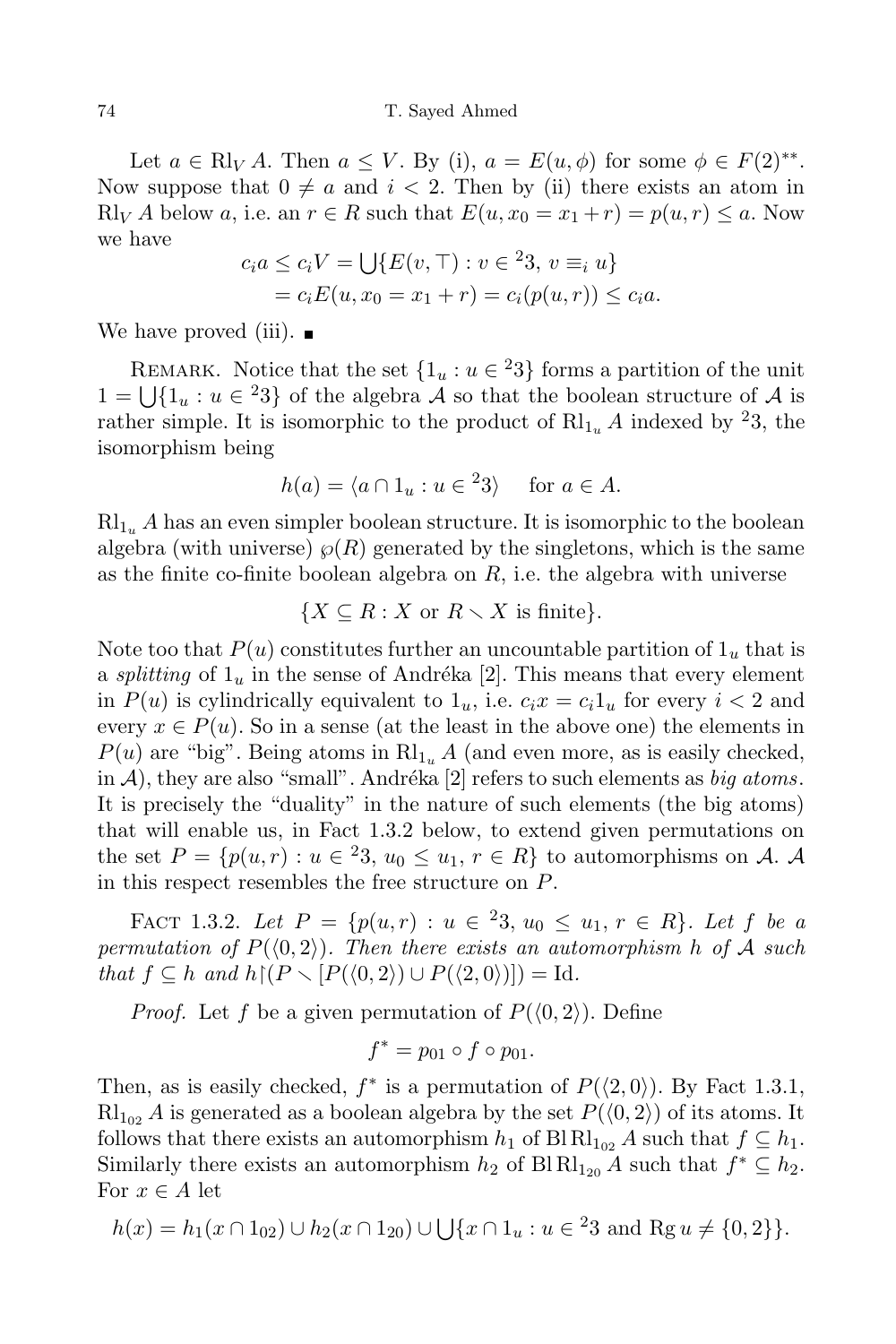We show that *h* is the desired automorphism. Clearly *h* is a boolean automorphism that extends *f* and is the identity on  $P \setminus [P(\langle 0, 2 \rangle) \cup P(\langle 2, 0 \rangle)].$ So all we have to check is that *h* also preserves the extra non-boolean operations.

## (1) *h preserves the diagonal element.* Indeed,

$$
h(d_{01}) = h_1(d_{01} \cap 1_{02}) \cup h_2(d_{01} \cap 1_{20}) \cup \bigcup \{d_{01} \cap 1_u : u \in {}^{2}3 \text{ and } \text{Rg } u \neq \{0, 2\}\}.
$$
  
Since  $d_{01} \cap 1_{02} = d_{01} \cap 1_{20} = 0$ , and  $h_1$ ,  $h_2$  are automorphisms of  $\text{Rl}_{102} A$   
and  $\text{Rl}_{120} A$ , respectively, so that  $h_1(d_{01} \cap 1_{02}) = h_2(d_{01} \cap 1_{20}) = 0$ , we have

$$
h(d_{01}) = \bigcup \{ d_{01} \cap 1_u : u \in {}^{2}3 \text{ and } \text{Rg } u \neq \{0, 2\} \} = d_{01}.
$$

(2) *h preserves*  $p_{01}$ . Let  $Y = \{p(u,r) : u \in {}^{2}3, r \in R\}$ . Let  $X = \{c_i a : f \in R\}$ .  $a \in A$ ,  $i < 2$ }∪{ $d_{01}$ }, and let *D* be the boolean algebra generated by  $X \cup Y$ . We claim that *D* is a subuniverse of *A*. Since *D* contains  $d_{01}$  and is closed under the boolean set operations, it suffices to show that *D* is closed under  $c_0$ ,  $c_1$  and  $p_{01}$ . So let  $a \in D$  and  $i < 2$ . As  $D \subseteq A$  we have  $a \in A$  and so, by definition,  $c_i a \in D$ . Since  $p_{01}$  is a boolean endomorphism, it suffices to check that for  $x \in Y \cup X$  we have  $p_{01}x \in D$ . But this is true because  $x \in Y$  iff  $p_{01}x \in Y$ ,  $x \in X$  iff  $x = 0$  or there is a subset *J* of <sup>2</sup>3 such that  $x = \{1_u : u \in J\}$  and  $p_{01}1_{u_0u_1} = 1_{u_1u_0}$ . Thus we have shown that *D* is a subuniverse of *A*. Since  $Y \subseteq D$ , *Y* generates *A*, and  $D \subseteq A$ , we get  $D = A$ . Now let  $X' = \{1_u : u \in {}^{2}3\} \cup \{d_{01}\}\$ and let  $\mathcal{D}'$  be the boolean algebra generated by  $X' \cup Y$ . Then  $D = D'$  because every non-zero element of X is a finite union of elements in X<sup>*i*</sup>. Thus  $D' = A$ . Since  $p_{01}$  is a boolean endomorphism, to prove that  $h$  preserves  $p_{01}$ , it is enough to show that  $h(p_{01}x) = p_{01}h(x)$  for all  $x \in Y \cup X'$ . To this end, let  $x \in Y \cup X'$ . If  $u \in {}^{2}3$ ,  $\text{Rg } u \neq \{0, 2\} \text{ and } x \in \{p(u, r), 1_u\}, \text{ then}$ 

$$
p_{01}x \cap 1_v = 0 \quad \text{for } v \in \{ \langle 0, 2 \rangle, \langle 2, 0 \rangle \}
$$

thus

$$
h(p_{01}x) = \bigcup \{ p_{01}x \cap 1_u : u \in {}^{2}3 \text{ and } \text{Rg } u \neq \{0, 2\} \}
$$
  
=  $p_{01}x = p_{01}h(x)$  (since  $h(x) = x$ ).

Else

$$
x = p(u, r)
$$
 or  $x = 1_u$  with  $\text{Rg } u = \{0, 2\}.$ 

Suppose that  $u = \langle 0, 2 \rangle$  and that  $x = p(\langle 0, 2 \rangle, r)$ . (The subcases  $x = 1_{02}$  or  $x = 1_{20}$  or  $x = p(\langle 2, 0 \rangle, r)$  can be treated analogously and are left to the reader.) By noting that  $p_{01}x = p(\langle 2, 0 \rangle, -r)$  and computing we get

$$
h(p_{01}x) = h_2(p(\langle 2,0\rangle, -r)) = f^*(p(\langle 2,0\rangle, -r)) = p_{01} \circ f \circ p_{01}[p(\langle 2,0\rangle, -r)]
$$
  
=  $p_{01} \circ f \circ p_{01} \circ p_{01}(x) = p_{01} \circ f(x) = p_{01}(h(x)).$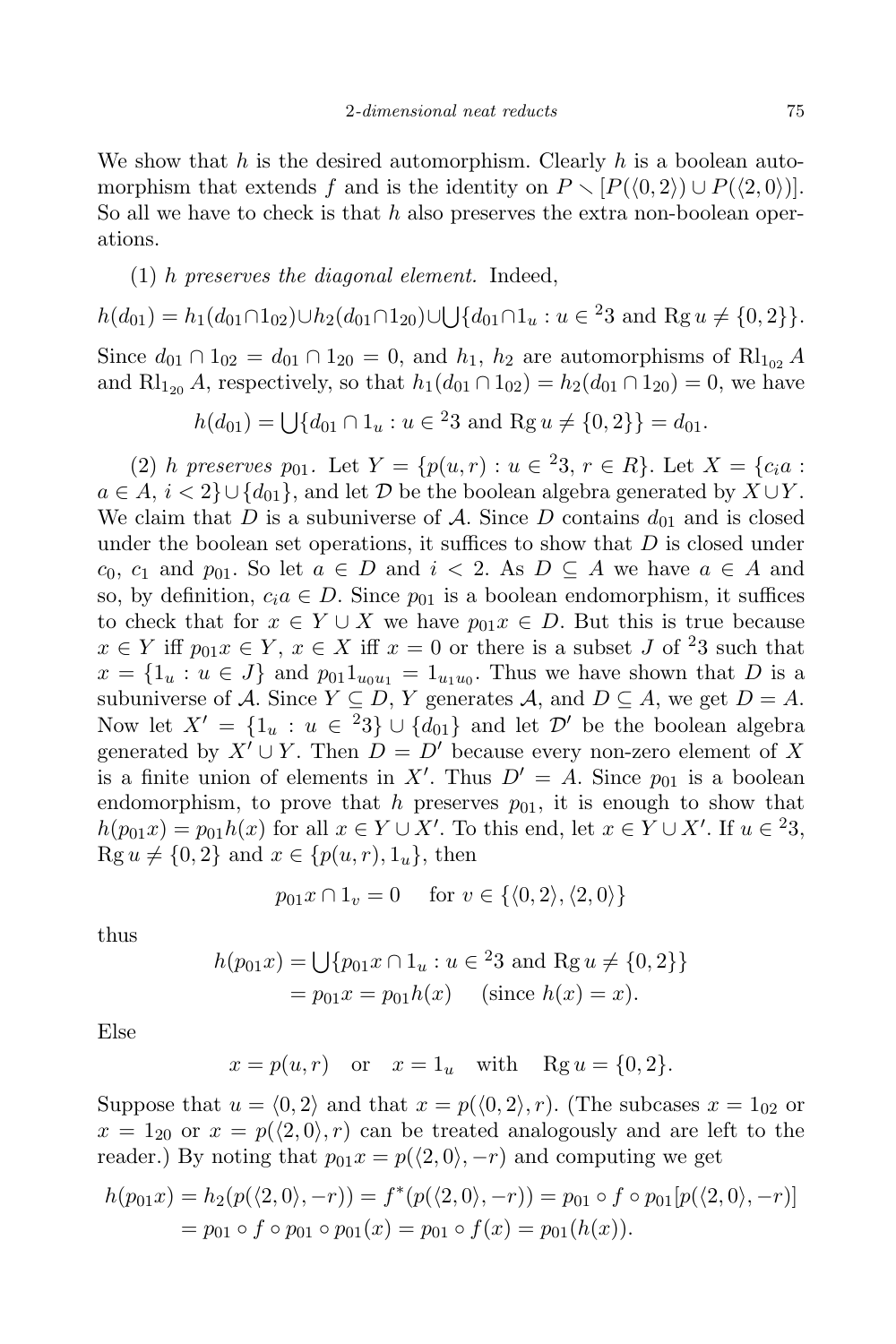(3) Finally we check cylindrifications. Let  $k < 2$  and  $x \in A$ . Then computing we get

(\*) 
$$
c_k h(x) = c_k (h_1(x \cap 1_{02}) \cup h_2(x \cap 1_{20}) \cup \bigcup_{u \in 23} \{x \cap 1_u : \text{Rg } u \neq \{0, 2\}\})
$$

$$
= c_k h_1(x \cap 1_{02}) \cup c_k h_2(x \cap 1_{20}) \cup \bigcup_{u \in 23} \{c_k(x \cap 1_u) : \text{Rg } u \neq \{0, 2\}\}.
$$

Since  $h_1$  is an automorphism of  $\text{Rl}_{1_{02}} A$  and  $x \cap 1_{02} \leq 1_{02}$ , we get

$$
h_1(x \cap 1_{02}) \le h_1(1_{02}) = 1_{02}.
$$

Since  $x \cap 1_{02} = 0$  iff  $h_1(x \cap 1_{02}) = 0$ , by Fact 1.3.1(iii) we have

$$
c_k(h_1(x \cap 1_{02})) = c_k(x \cap 1_{02}).
$$

By exactly the same reasoning it follows that

$$
c_k(h_2(x \cap 1_{20})) = c_k(x \cap 1_{20}).
$$

Substituting in (*∗*) we obtain

$$
c_k h(x) = c_k(x \cap 1_{02}) \cup c_k(x \cap 1_{20}) \cup \bigcup_{u \in 23} \{c_k(x \cap 1_u) : \text{Rg } u \neq \{0, 2\} \}
$$
  
=  $c_k(x \cap \bigcup \{1_u : u \in {}^{2}3\}) = c_k x$ .

Now computing  $h(c_k x)$  we get

$$
(*) \qquad h(c_k x) = h_1(c_k x \cap 1_{02}) \cup h_2(c_k x \cap 1_{20})
$$

$$
\cup \bigcup_{u \in 23} \{c_k x \cap 1_u : \text{Rg } u \neq \{0, 2\} \}.
$$

That  $h_1(c_k x \cap 1_{02}) = c_k x \cap 1_{02}$  and  $h_2(c_k x \cap 1_{20}) = c_k x \cap 1_{20}$  follows from Fact 1.3.1(iv) upon noting that  $h_1$  and  $h_2$  are boolean automorphisms; thus we have

$$
h(c_k x) = c_k x \cap \bigcup \{1_u : u \in {}^{2}3\} = c_k x.
$$

We have shown that  $c_k h(x) = h_c k(x) = c_k x$  (<sup>6</sup>), thus *h* preserves cylindrifications.

FACT 1.3.3. *B is* an elementary subalgebra of  $A$ .

*Proof.* We shall use the Tarski–Vaught criterion to show that  $\beta$  is an elementary subalgebra of *A*. So let  $\exists x_n \phi(x_0, \ldots, x_n)$  be any first order formula in the language of  $QEA_2$ . Suppose that  $b_0, \ldots, b_{n-1} \in B$ , and that  $\mathcal{A} \models \phi(b_0, \ldots, b_{n-1}, a)$  for some  $a \in \mathcal{A}$ . We want to find  $b_n \in \mathcal{B}$  such that  $\mathcal{A} \models \phi(b_0, \ldots, b_{n-1}, b_n)$ . Since A is generated by  $P = \{p(u,r) : u \in {}^23, u_0 \leq$  $u_1, r \in R$ <sup>}</sup>, there exists a finite subset *H*<sub>0</sub> of *P* such that  $a \in \text{Sg}^{\mathcal{A}}$  *H*<sub>0</sub>. Let

$$
P' = \{p(u,r) : u \in {}^{2}3, u_0 \le u_1, u \ne \langle 0,2 \rangle, r \in R\} \cup P_{\omega}(\langle 0,2 \rangle).
$$

 $(6)$  We used the "bigness" condition to show that *h* preserves cylindrifications. Loosely speaking, when a cylindric or polyadic algebra  $A$  is generated by a set of big atoms, then we can forget about cylindrifications when constructing automorphisms of *A*. This method is also referred to as the method of eliminating cylindrifications.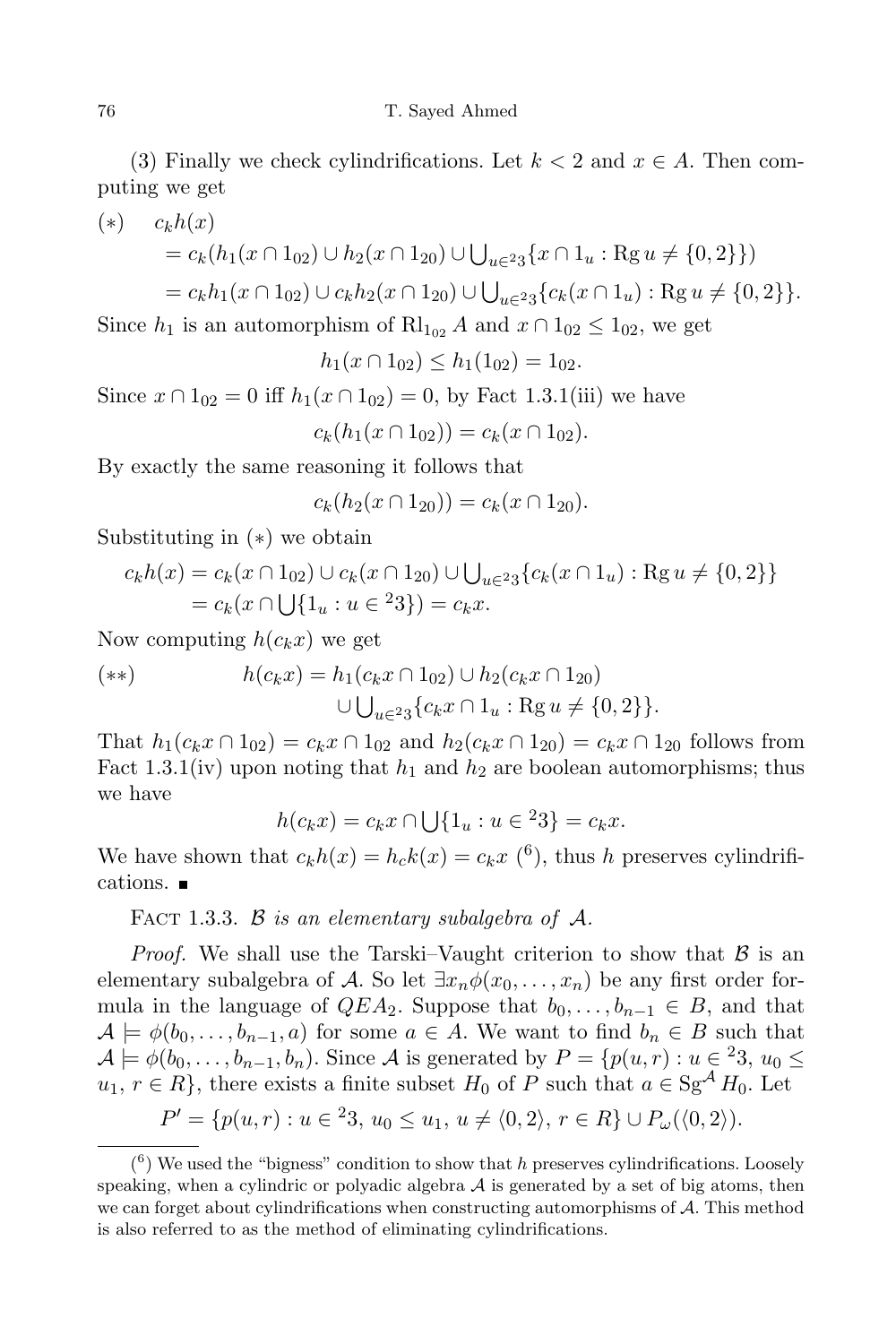Since  $b_0, \ldots, b_{n-1} \in B$ , and  $B$  is generated by  $P'$ , there exists a finite subset  $H_1$  of P' such that  $(H_0 \cap B) \cup \{b_0, \ldots, b_{n-1}\} \subseteq \text{Sg}^B H_1$ . Let f be a permutation of  $P(\langle 0, 2 \rangle)$  such that

*f*<sub>*f*</sub> $P(\langle 0, 2 \rangle) \cap H_1 \subseteq \text{Id}$  and  $f(H_0 \setminus H_1) \subseteq P_\omega(\langle 0, 2 \rangle)$ .

Such a permutation exists, since  $|H_0| < \omega$ ,  $|H_1| < \omega$  and  $|P_\omega(\langle 0, 2 \rangle)| = \omega$ . By Fact 1.3.2, *f* extends to an automorphism *h* of *A* such that

 $h[(P \setminus P(\langle 0, 2 \rangle)) \subseteq \text{Id}.$ 

But

 $\mathcal{A} \models \phi(b_0, \ldots, b_{n-1}, a)$ 

and so

$$
\mathcal{A} \models \phi(h(b_0), \ldots, h(b_{n-1}), h(a)).
$$

Since  $h \upharpoonright H_1 \subseteq \text{Id}$  and  $\{b_0, \ldots, b_n\} \subseteq \text{Sg}^{\mathcal{B}} H_1$ , it follows that  $h(b_i) = b_i$  for all *i*  $\leq$  *n*. Since *h*(*H*<sub>0</sub>)  $\subseteq$  *B* and *a*  $\in$  Sg<sup>*A*</sup> *H*<sub>0</sub>, we get *h*(*a*)  $\in$  *B*. This completes the proof.  $\blacksquare$ 

REMARK. We have shown that first order logic  $(L_{\omega,\omega})$  cannot distinguish between *A* and *B*. It can be proved that stronger logics like  $L_{k,\omega}$  where *k* is an infinite cardinal also *cannot* distinguish between *A* and *B*. Recall that *Lk,ω* is obtained from  $L_{\omega,\omega}$  by adding *k*-ary conjunction to the logical connectives. In particular, *B* is a complete subalgebra of *A*. That is, if  $X \subseteq B$  is such that sup *X* (the supremum of *X*) exists in *A*, then sup *X* exists in *B*, and they are equal, in symbols  $\sum^{\mathcal{A}} X = \sum^{\mathcal{B}} X$ .

**1.4.**  $\beta$  *is not a neat reduct.* Here we show that  $\beta$  is not a neat reduct. Recall that  $\beta$  was obtained from  $\mathcal A$  by an infinite "cardinality twist", namely by keeping only countably many atoms below  $1_{\text{Id}}$  and deleting the rest. In this section we show that first order logic cannot "see" this infinite cardinality twist. We start off by showing that the set of *all* elements in *B* below 1<sup>02</sup> remains countable.

FACT 1.4.1. *The set*  ${b \in B : b \leq 1_{02}}$  *is countable.* 

*Proof.* Let  $Y = \{p(u,r) : u \in {}^{2}3 \text{ and } \text{Rg } u \neq \{0,2\}\} \cup P_{\omega}(\langle 0,2 \rangle) \cup$  $P_{\omega}(\langle 2,0\rangle)$ . (Recall that  $P_{\omega}(\langle u_0,u_1\rangle)=\{p(\langle u_0,u_1\rangle,r):r\in N\}$ , where N is a fixed countable subset of *R*.) Let  $X = \{c_i a : i < 2, a \in A\} \cup \{d_{01}\}\)$ . Let  $D$  be the boolean subalgebra of *A* generated by  $Y \cup X$ . Then *D* is a subuniverse of  $A$ ; the proof is similar to that of  $(2)$  in Fact 1.3.1 and so we omit it. Since *Y*  $\subseteq$  *D*, we have *B*  $\subseteq$  *D* (in fact, *B* = *D*, but we do not need that much), and so  $\text{Rl}_{1_{02}} B \subseteq \text{Rl}_{1_{02}} D$ . It clearly suffices to show that  $|\text{Rl}_{1_{02}} D| \leq \omega$ . To this end, let  $r1_{102}$  denote the following endomorphism of the structure *hA,∪,∩,* r*i*:

$$
rl_{1_{02}} a = a \cap 1_{02}, \quad a \in A.
$$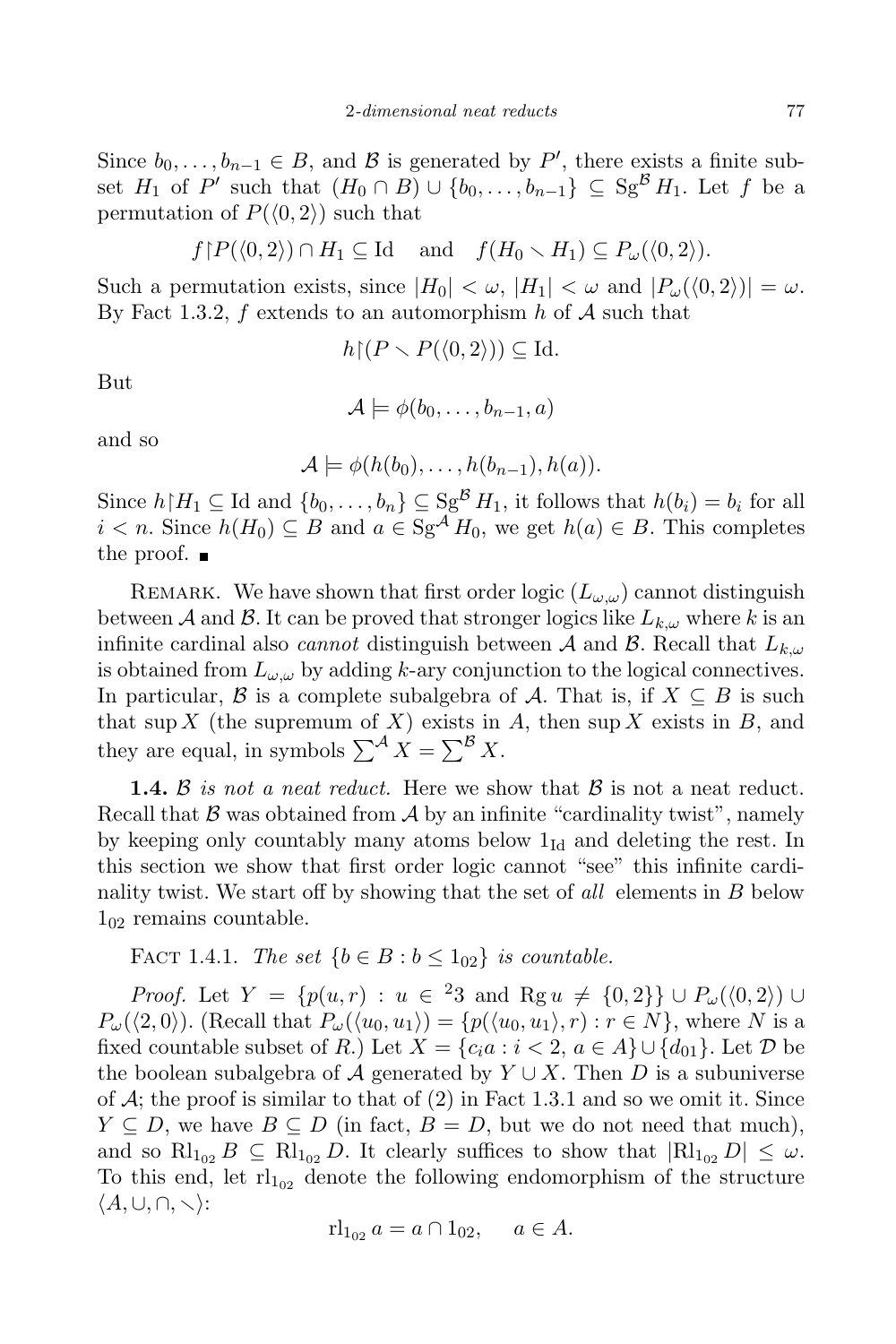Then  $\text{Rl}_{102}$   $D = \text{Sg}^{\text{Bl}(\mathcal{A})} \text{rl}_{102}(X \cup Y)$ . But  $\text{rl}_{102}(X \cup Y)$  is countable because  $|P_\omega(\langle 0, 2 \rangle)| = \omega$  and  $|X| < \omega$ . Therefore Rl<sub>102</sub> *D*, generated as a boolean algebra by a countable set, is also countable.

Next we show that, were  $\beta$  a neat reduct,  $\text{Rl}_{102}$  *B* would be an uncountable set. This contradicts Fact 1.4.1. From this we infer that  $\beta$  is not a neat reduct. For this we need:

FACT 1.4.2. Let  $\tau(x, y)$  denote the  $SC_2$  term  $c_1(c_0x \cap s_1^0c_1y) \cap c_1x \cap c_0y$ . *Let*  $\tau_3(x, y)$  *denote the*  $SC_3$  *term*  $c_2(s_2^1c_2x \cap s_2^0c_2y)$ *. Then*:

 $(i)$   $\tau^{\mathcal{B}}(1_{01}, 1_{12}) = 1_{02}.$ 

(ii)  $SC_3 \models \tau_3(x, y) \leq \tau(c_2x, c_2y)$ .

*Proof.* (i) We have

$$
\tau^{\mathcal{B}}(1_{01}, 1_{12}) = c_1(c_0 1_{01} \cap s_1^0 c_1 1_{12}) \cap c_1 1_{01} \cap c_0 1_{12}.
$$

We first compute  $s_1^0c_11_{12}$ :

$$
s_1^0 c_1 1_{12} = c_0 (d_{01} \cap (1_{12} \cup 1_{11} \cup 1_{10})) = c_0 (d_{01} \cap 1_{11})
$$
  
=  $c_0 1_{11}$  (by Fact 1.3.1(iv))  
=  $c_0 1_{01}$ .

Thus

$$
\tau^{\mathcal{B}}(1_{01}, 1_{12}) = c_1(c_0 1_{01} \cap c_0 1_{01}) \cap c_1 1_{01} \cap c_0 1_{12} = c_1 1_{01} \cap c_0 1_{12} = 1_{02}.
$$

(ii) In our derivation we use the axiomatization given in Proposition 0.1. Now computing we get

$$
\tau_3(x,y) = c_2(s_2^1c_2x \cap s_2^0c_2y)
$$
  
\n
$$
\leq c_2(s_2^1(c_0c_2x \cap c_1c_2x) \cap s_2^0(c_0c_2y \cap c_1c_2y))
$$
  
\n
$$
= c_2(s_2^1c_0c_2x \cap s_2^1c_1c_2x \cap s_2^0c_0c_2y \cap s_2^0c_1c_2y)
$$
  
\n
$$
= c_2(s_2^1c_0c_2x \cap c_1c_2x \cap c_0c_2y \cap s_2^0c_1c_2y))
$$
  
\n
$$
= c_2(s_2^1c_0c_2x \cap s_2^0c_1c_2y) \cap c_1c_2x \cap c_0c_2y
$$
  
\n
$$
= c_2(s_2^1c_0c_2x \cap s_2^1s_1^0c_1c_2y) \cap c_1c_2x \cap c_0c_2y
$$
  
\n
$$
= c_2s_2^1(c_0c_2x \cap s_1^0c_1c_2y) \cap c_1c_2x \cap c_0c_2y
$$
  
\n
$$
= c_1s_1^2(c_0c_2x \cap s_1^0c_1c_2y) \cap c_1c_2x \cap c_0c_2y
$$
  
\n
$$
= c_1s_1^2c_2(c_0c_2x \cap s_1^0c_1c_2y) \cap c_1c_2x \cap c_0c_2y
$$
  
\n
$$
= c_1c_2(c_0c_2x \cap s_1^0c_1c_2y) \cap c_1c_2x \cap c_0c_2y
$$
  
\n
$$
= c_1(c_0c_2x \cap s_1^0c_1c_2y) \cap c_1c_2x \cap c_0c_2y
$$
  
\n
$$
= c_1(c_0c_2x \cap s_1^0c_1c_2y) \cap c_1c_2x \cap c_0c_2y
$$
  
\n
$$
= r(c_2x, c_2y).
$$

REMARK.  $\tau_3(x, y)$  is more commonly denoted in the literature by  $x, y$ .  $x; y$  abstracts composition of binary relations (cf. [16]).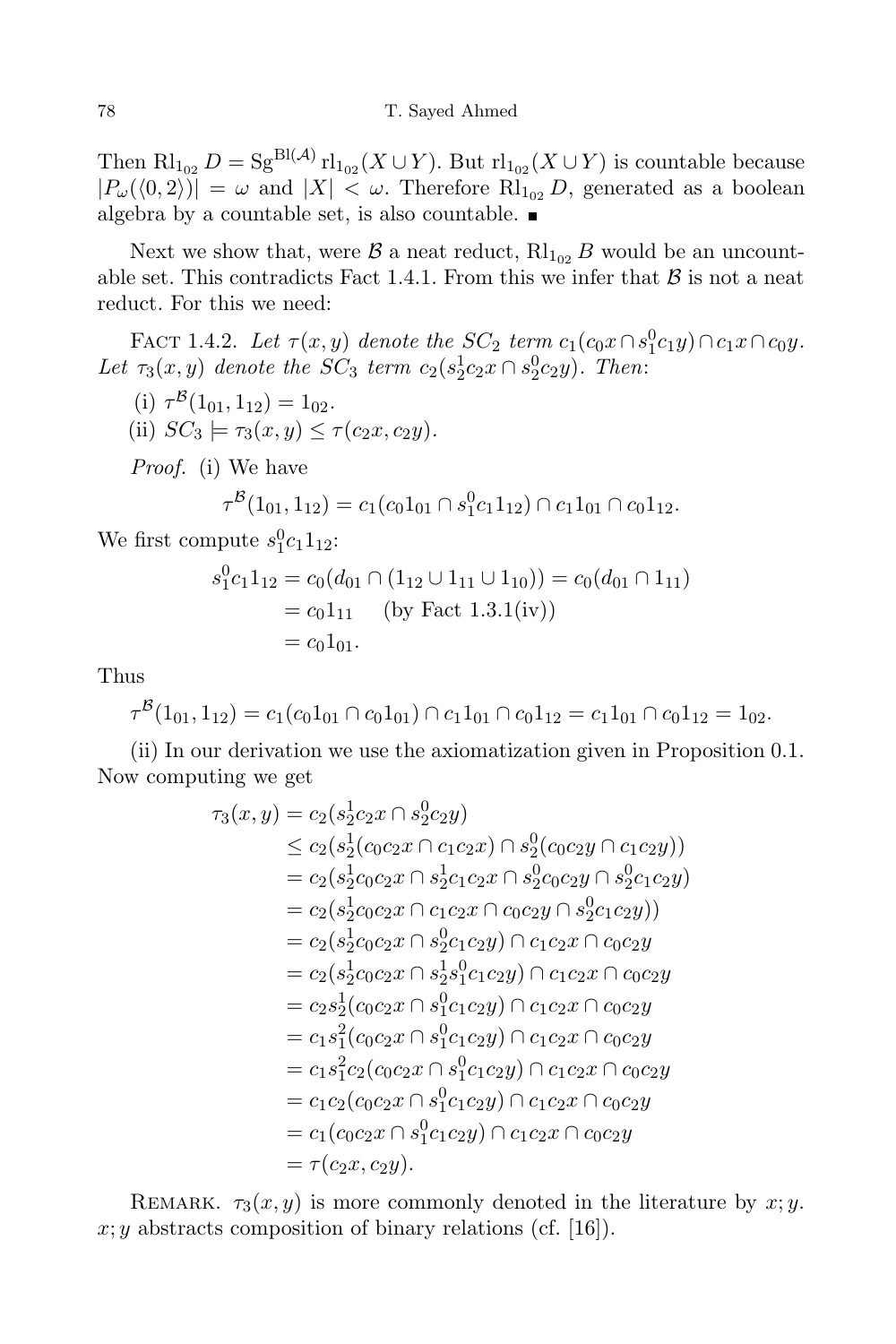FACT 1.4.4. Let  $Rd_{SC}B$  *denote the SC reduct* of  $B$ *.* 

(i) *Suppose* that  $\text{Rd}_{SC}$   $\mathcal{B} \subseteq \mathcal{N}r_2(\mathcal{C})$  with  $\mathcal{C} \in SC_3$ . Let

$$
D = \{\tau_3^{\mathcal{C}}(x, y) : x, y \in Nr_2(C), x \le 1_{01}, y \le 1_{12}\}.
$$

 $\mathbb{P}(P|X| \geq \omega)$ . *In fact,*  $P(\langle 0, 2 \rangle) \subseteq D$ .

(ii)  $\text{Rd}_{SC} \mathcal{B} \notin Nr_2SC_3$ .

*Proof.* (i) Assume first that  $C$  is a set algebra. Then the result follows by noting that

$$
\tau_3^{\mathcal{C}}(p(\langle 0,1 \rangle, r_1), p(\langle 1,2 \rangle, r_2)) = p(\langle 0,2 \rangle, r_1 + r_2).
$$

Now if *C* is not a set algebra, then replacing *C* by  $\mathcal{E} = S g^C B$ , we deduce that  $\mathcal E$  is isomorphic to a set algebra by [22] (<sup>7</sup>). This is so because  $\mathcal E$  is an atomic algebra that is generated by a set of atoms, namely the set of atoms of *B* that are functions. Indeed, every  $p(u,r)$  for  $u \in \{23\}$  and  $r \in R$  is a binary relation that is a function. The same argument as above, but now applied to *E*, works.

(ii) Assume, seeking a contradiction, that  $Rd_{SC}B = \mathcal{N}r_2\mathcal{C}$ , say, with  $C \in SC_3$ . Let  $x, y \in B$  be such that  $x \leq 1_{01}$  and  $y \leq 1_{12}$ . Then *x* and *y* are 2-*closed*, i.e.  $c_2x = x$  and  $c_2y = y$ . Also  $\tau_3^{\mathcal{C}}(x, y) \in B$ . Now

$$
\tau_3^{\mathcal{C}}(x, y) \le \tau_3^{\mathcal{C}}(1_{01}, 1_{12}) \le \tau^{\mathcal{C}}(c_2 1_{01}, c_2 1_{12}) = \tau^{\mathcal{B}}(1_{01}, 1_{12})
$$
  
= 1<sub>02</sub> (by Fact 1.4.2(i)).

In other words we have

$$
D = \{\tau_3^{\mathcal{C}}(x, y) : x \le 1_{01}, y \le 1_{12}\} \subseteq \{b \in B : b \le 1_{02}\}.
$$

By Fact 1.4.1, *D* must be countable. But this contradicts Fact 1.4.4(i). Thus, the proof of Theorem 1 is complete.  $\blacksquare$ 

REMARK. We have actually proved the following: Let  $\beta > 2$ . Let *L* be any class such that  $Ks_{\beta}^{\text{reg}} \cap \text{Lf } K_{\beta} \subseteq L \subseteq K_{\beta}$ . Then  $\textbf{N}r_2L$  is not closed under forming elementary subalgebras, hence is not elementary. We conjecture that a slight modification of our construction can lift this result to higher dimensions. In this connection, [32] and [30] might be useful.

**Acknowledgements.** Thanks are due to an anonymous referee for careful reading and valuable suggestions. The author also wishes to thank Gábor Sági and Hajnal Andréka for fruitful discussions.

<sup>(</sup> 7 ) Strictly speaking the result of Maddux and Tarski says that if *A* is an atomic relation algebra whose atoms are functions, then *A* is representable. Unpublished work of Andréka and Givant generalizes this result to *CA*-like algebras of relations. For results of this kind—giving sufficient conditions for representability of atomic algebras of relations by imposing conditions on the atoms like *density*—we refer the reader to [4].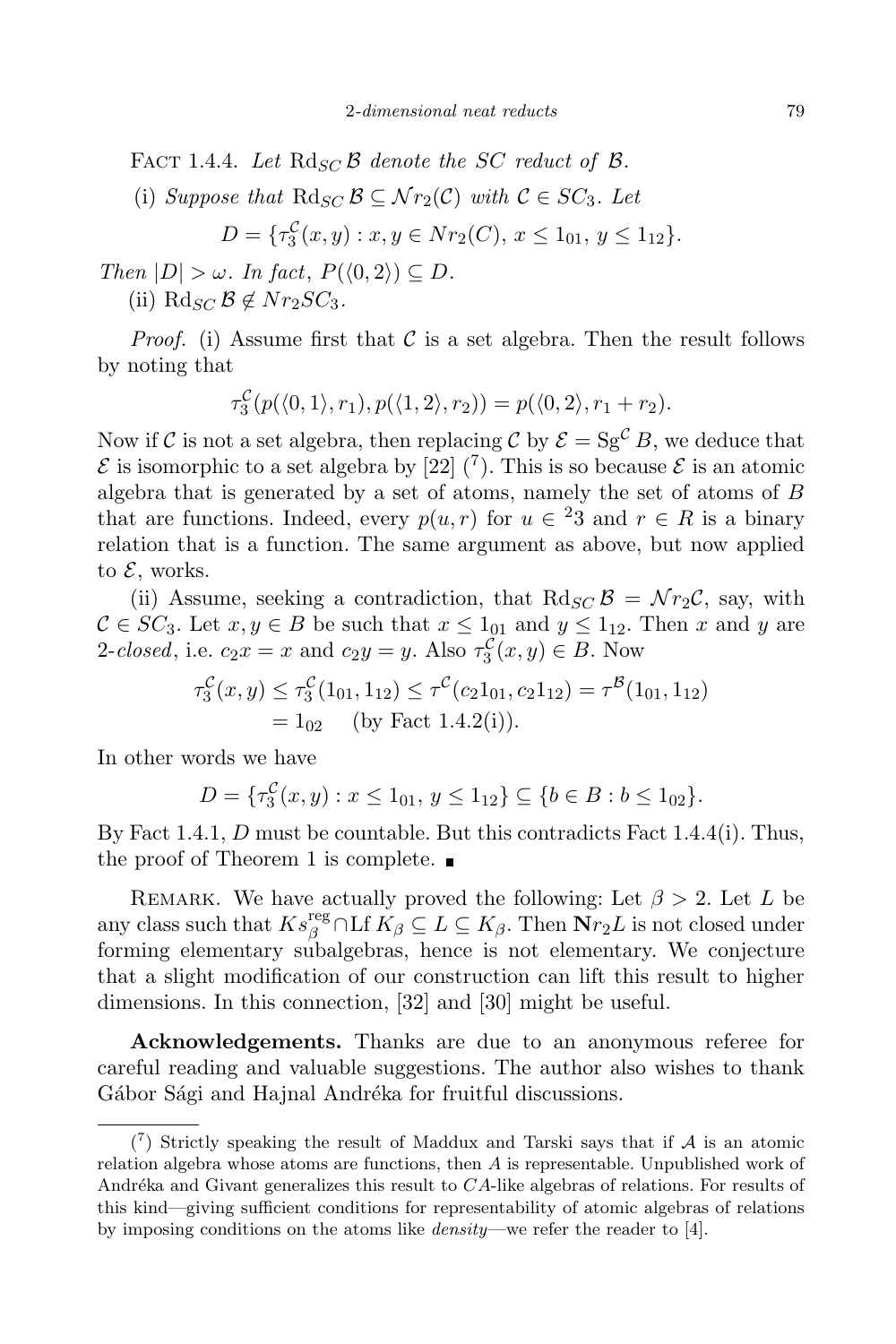## 80 T. Sayed Ahmed

## **References**

- [1] M. Amer, *Cylindric algebras of sentences*, abstract, J. Symbolic Logic 58 (1993), 743.
- [2] H. Andr´eka, *Complexity of equations valid in algebras of relations*, Ann. Pure Appl. Logic 89 (1997), 149–209.
- [3] H. Andr´eka, T. Gergely and I. N´emeti, *On universal algebraic constructions of logics*, Studia Logica 36 (1977), 9–47.
- [4] H. Andr´eka, S. Givant, S. Mikul´as, I. N´emeti and A. Simon, *Notions of density that imply representability in algebraic logic*, Ann. Pure Appl. Logic 91 (1998), 93–190.
- [5] H. Andr´eka, I. N´emeti and T. Sayed Ahmed, *On neat reducts of algebras of logic*, presented at Logic Colloquium 96; abstract appeared in Bull. Symbolic Logic.
- [6] H. Andr´eka, A. Kurucz, I. N´emeti and I. Sain, *General algebraic logic including algebraic model theory. An overview*, in: Logic Colloquium '92, L. Csirmaz *et al.* (eds.), Stud. Logic Lang. Inform., CSLI Publ., 1995, 1–60.
- [7] H. Andr´eka and I. N´emeti, *Neat reducts of varieties*, Studia Sci. Math. Hungar. 13 (1978), 47–51.
- [8] H. Andr´eka and T. Sayed Ahmed, *Omitting types in logics with finitely many variables*, presented at Logic Colloquium 1998; abstract appeared in Bull. Symbolic Logic.
- [9] —, —, *On omitting types*, in preparation.
- [10] W. J. Blok and D. Pigozzi, *Algebraizable logics*, Mem. Amer. Math. Soc. 396 (1989).
- [11] C. C. Chang and H. J. Keisler, *Model Theory*, North-Holland, 1990.
- [12] A. Diagneault and J. D. Monk, *Representation theory for polyadic algebras*, Fund. Math. 52 (1963), 151–176.
- [13] M. Ferenczi, *On representability of cylindric algebras*, Abstracts Amer. Math. Soc. 13 (1992), 336.
- [14] —, *On representability of neatly embeddable cylindric algebras*, J. Appl. Non-Classical Logics, to appear.
- [15] L. Henkin, J. D. Monk and A. Tarski, *Cylindric Algebras, Part I*, North-Holland, 1971.
- [16] —, —, —, *Cylindric Algebras, Part II*, North-Holland, 1985.
- [17] L. Henkin, J. D. Monk, A. Tarski, H. Andr´eka and I. N´emeti, *Cylindric Set Algebras*, Lecture Notes in Math. 883, Springer, 1981.
- [18] R. Hirsch, I. Hodkinson and R. Maddux, *Relation algebra reducts of cylindric algebras and an application to proof theory*, submitted.
- [19] J. S. Johnson, *Non-finitizability of classes of representable polyadic algebras*, J. Symbolic Logic 34 (1969), 344–354.
- [20] R. Maddux, *Relation algebras and neat embeddability of cylindric algebras*, Notices Amer. Math. Soc. 24 (1977), 298.
- [21] —, *Topics in relation algebras*, PhD dissertation, Univ. of California, Berkeley, 1978.
- [22] R. Maddux and A. Tarski, *A sufficient condition for the representability of relation algebras*, Notices Amer. Math. Soc. 23 (1976), A-477.
- [23] I. N´emeti, *The class of neat reducts of cylindric algebras is not a variety but is closed w.r.t. HP*, Notre Dame J. Formal Logic 24 (1983), 399–409.
- [24] —, *Algebraisation of quantifier logics, an introductory overview*, preprint No 13- 1996, Math. Inst., Hungarian Acad. Sci.; a shortened version appeared in Studia Logica 50 (1991), 465–569.
- [25] D. Pigozzi, *Amalgamation, congruence extension, and interpolation properties in algebras*, Algebra Universalis 1 (1971), 269–349.